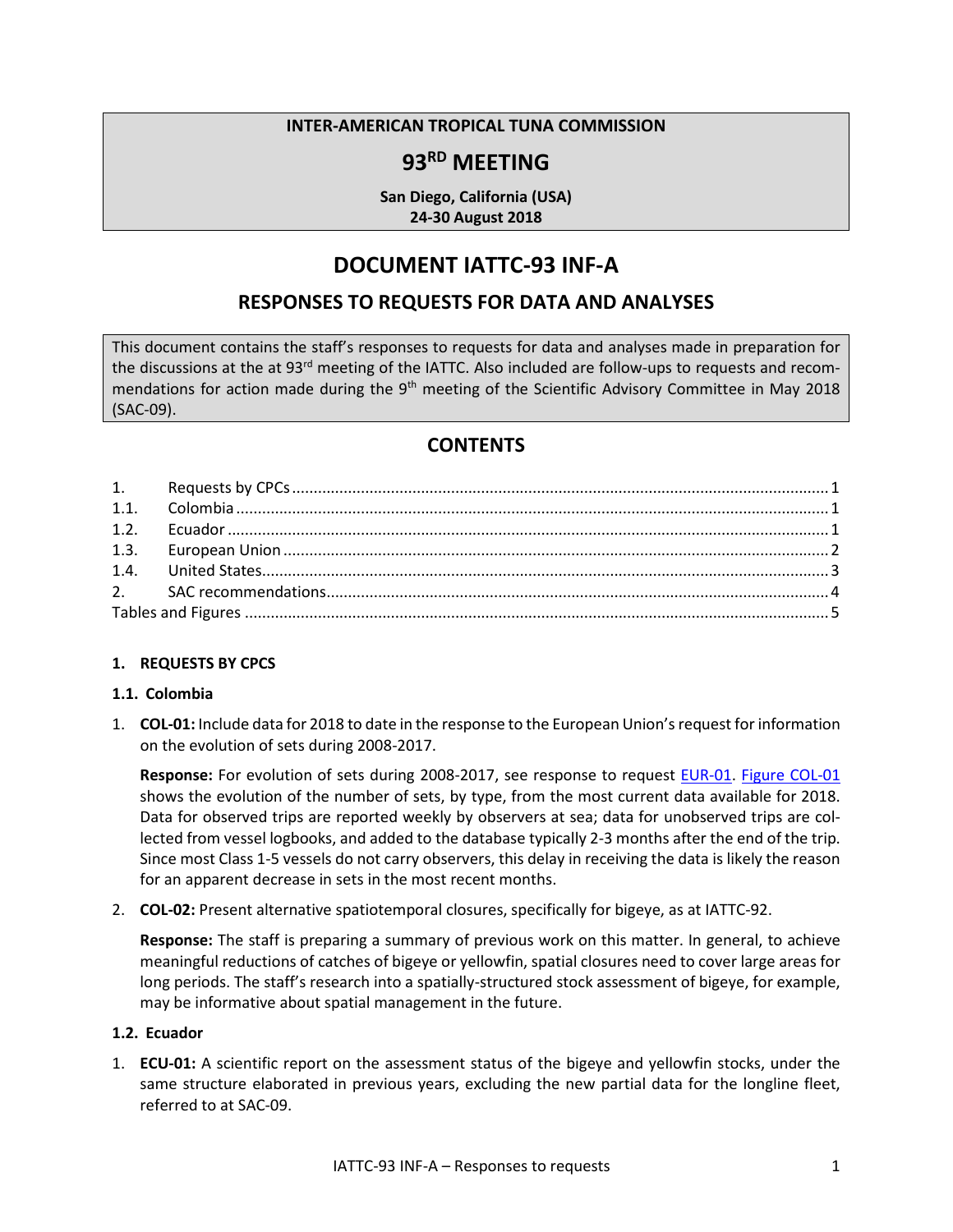**Response:** Table ECU-01 shows the management quantities for bigeye and yellowfin with the longline CPUE and length composition data removed cumulatively one quarter at a time. Removing the data for quarter 4 of 2016 for bigeye appears to have the greatest impact.

- 2. **ECU-02:** An assessment report on the tropical tunas stocks that includes new data, with possible new recommendations for conservation measures, provided that:
	- a. All the data for the longline fleet operating in the EPO is included with a suitable validation of the quality of these data, as is done at IATTC with the on-board observers.

**Response**: This is currently not possible due to the low coverage and inconsistency among CPCs in reporting data from longline observer programs (see [SAC-09 INF A\)](https://www.iattc.org/Meetings/Meetings2018/SAC-09/PDFs/INF/_English/SAC-09-INF-A_Summarized-overview-of-longline-observers-reporting-by-CPCs-pursuant-to-Resolution-C-11-08.pdf). The staff's workplan to improve the assessment of bigeye tuna [\(IATTC-93-06b\)](https://www.iattc.org/Meetings/Meetings2018/IATTC-93/PDFs/Docs/_English/IATTC-93-06b_Staff%20research%20activities.pdf) includes several activities aimed at inves-tigating and resolving potential issues related to longline data [\(IATTC-93-06c:](https://www.iattc.org/Meetings/Meetings2018/IATTC-93/PDFs/Docs/_English/IATTC-93-06c_Unfunded%20projects.pdf) Projects H.1.c and H.1.d).

b. The substantial uncertainties of the model are reduced to the minimum possible, working to incorporate a greater amount of information, in accordance with a work plan duly approved by the Commission.

**Response**: The staff has elaborated a work plan to improve the bigeye assessment[\(IATTC-93-06b\)](https://www.iattc.org/Meetings/Meetings2018/IATTC-93/PDFs/Docs/_English/IATTC-93-06b_Staff%20research%20activities.pdf).

c. The effects of conservation measures approved in 2017 to reduce tuna catch levels in the EPO are assessed.

**Response**: This information is presented in the stock assessment reports via the fishing mortality  $(F)$  multiplier and the comparison of population projections based on current  $F$  and  $F$ <sub>MSY</sub>.

In response to this request, additional projections were carried out to determine the impact of the 10-day closure extension in C-17-02. Without the extension, fishing mortality by vessels subject to the closure would be 3.4% higher, and the spawning biomass would be 0.1% and 2.5% (2018) and 5.3% and 3.4% (long-term) lower for bigeye and yellowfin, respectively. The purseseine catches of bigeye and yellowfin would increase by 2.5% and 2.4%, respectively, in 2018, and in the long term would increase slightly for bigeye and decrease slightly for yellowfin, but longline catches would decrease.

d. A joint scientific report with WCPFC scientists on the status of bigeye tuna in the entire Pacific Ocean is developed.

**Response**: The staff's proposed work plan to improve the bigeye assessment [\(IATTC-93-06b\)](https://www.iattc.org/Meetings/Meetings2018/IATTC-93/PDFs/Docs/_English/IATTC-93-06b_Staff%20research%20activities.pdf) includes continued collaboration with SPC scientists on a Pacific-wide assessment of the species (Project H.7.a).

3. **ECU-04:** A detailed scientific analysis on the basis and motivation for recommending a limit on sets on unassociated schools.

**Response:** As elaborated in Document [IATTC-93-04,](https://www.iattc.org/Meetings/Meetings2018/IATTC-93/PDFs/Docs/_English/IATTC-93-04_Conservation-recommendations-by-the-Commission-staff.pdf) given the results of the indicator analysis of the status of bigeye and skipjack stocks, there is concern over the increased fishing mortality of these species due to increases in the number of floating object sets. Fleet capacity, fishing days, and FAD deployments are all restricted; the only unrestricted component is the numbers of sets. However, because of the difficulties of distinguishing floating-object and unassociated sets, it is not practical to limit either type of set by itself; therefore, a combined limit is recommended.

### <span id="page-1-0"></span>**1.3. European Union**

**1. EUR-01**: Evolution of the number of sets by set type in the last ten years: total and by CPC.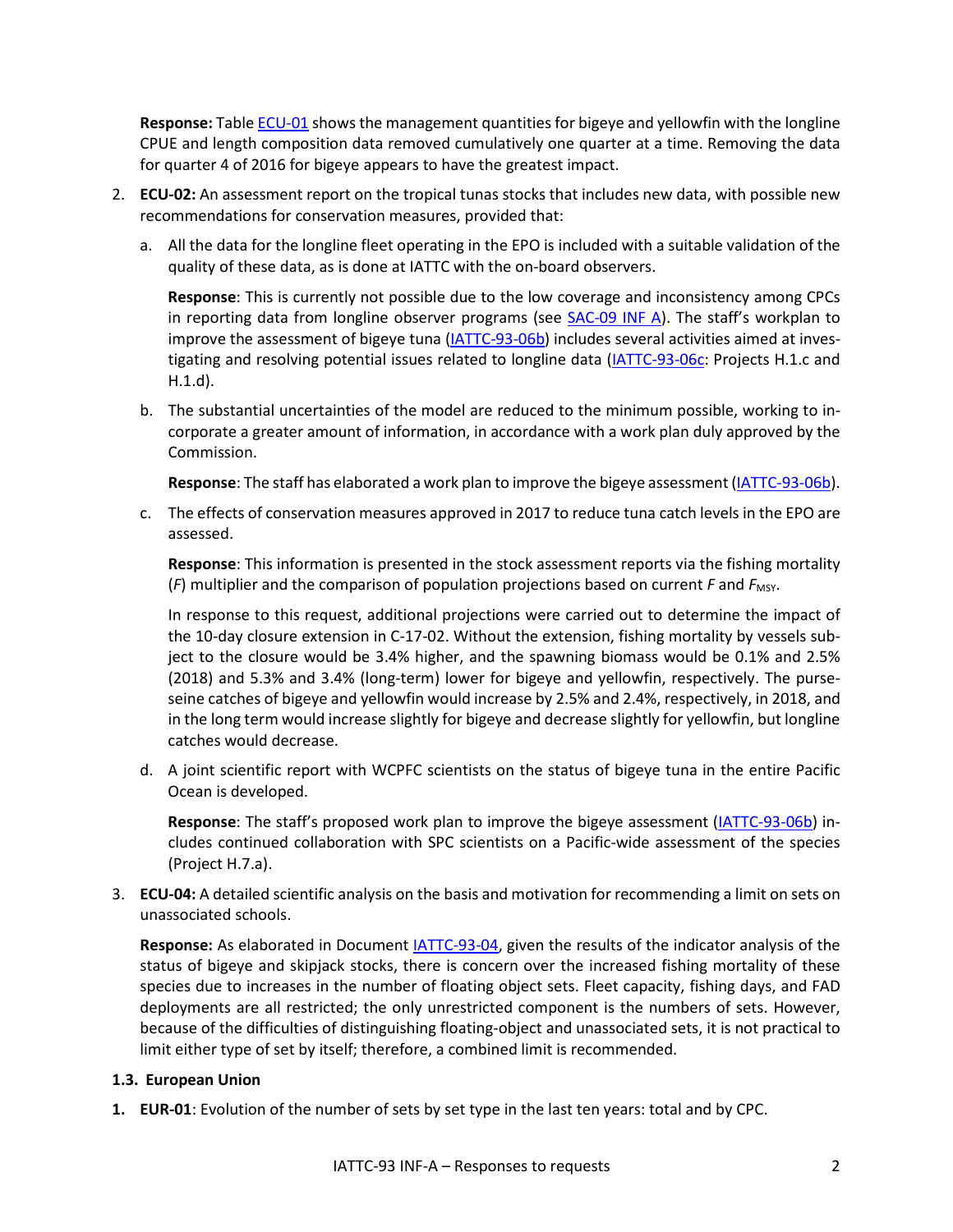**Response**: See Tables EUR-01a-c, Figure EUR-01.

**2. EUR-02**: Evolution of tropical tuna catches by species, set type, and CPC in the last ten years.

**Response**: See Tables EUR-02a-j.

**3. EUR-03**: Available scientific evidence on the link between the number of sets and fishing mortality, catch or any measurable deriving conservation benefit for bigeye in the IATTC fishery.

**Response**: The relationship between fishing mortality, the number of sets, and various other factors related to the operation of the fleets is still not fully understood. A research project is currently underway to address this question [\(IATTC-93-06b:](https://www.iattc.org/Meetings/Meetings2018/IATTC-93/PDFs/Docs/_English/IATTC-93-06b_Staff%20research%20activities.pdf) Project J.2.a). However, number of sets is the remaining uncontrolled variable potentially allowing for an increase in fishing morality which will compromise the effects of C-17-02.

**4. EUR-04**: The probability associated with meeting the target reference points and/or breaching the limit reference points for tropical tuna stocks.

**Response:** Using the approximation based on a likelihood profile for average recruitment in the absence of fishing (*R*0), the probability of exceeding the target and limit biomass (*SSB*) and fishing mortality (*F*) reference points for bigeye and yellowfin is as follows:

|               |                    | Target                    |           | Limit       |
|---------------|--------------------|---------------------------|-----------|-------------|
|               | $F_{\mathsf{MSY}}$ | <b>SSB</b> <sub>MSY</sub> | $F$ limit | $SSB$ limit |
| <b>Bigeye</b> | 0.84               | 0.44                      |           |             |
| Yellowfin     | 0.54               | 0.03                      |           |             |

**5. EUR-05**: The detailed Strategic Science Plan, including comments made by the SAC, in order to provide feedback before it is presented to the Commission at the annual meeting.

**Response:** A revised draft Strategic Science Plan (SSP) was circulated on 6 July 2018. An updated ver-sion is available on the IATTC website [\(IATTC-93-06a\)](https://www.iattc.org/Meetings/Meetings2018/IATTC-93/PDFs/Docs/_English/IATTC-93-06a_Strategic%20Science%20Plan.pdf), as are the staff's current research activities and work plans [\(IATTC-93-06b\)](https://www.iattc.org/Meetings/Meetings2018/IATTC-93/PDFs/Docs/_English/IATTC-93-06b_Staff%20research%20activities.pdf) and unfunded research proposals (IATTC-93-06b).

#### <span id="page-2-0"></span>**1.4. Mexico**

**MEX-01:** Mexico requested that the length-composition data for Pacific bluefin tuna, 2012-2017, provided by Mexico to the International Scientific Committee for Tuna and Tuna-like Species in the North Pacific Ocean (ISC), be provided to the IATTC.

**Response**: See Figure MEX-01.

#### **1.5. United States**

**USA-01:** At SAC-09, the United States expressed concern about the apparent 'race to fish' resulting from the catch limit in [C-17-01,](https://www.iattc.org/PDFFiles/Resolutions/_English/C-17-01-amended-by-C-17-02-Tuna-conservation-2017.pdf) and asked about the effect on catch; specifically, separate analyses of the first and second semesters of the year.

**Response:** The number of floating-object sets was higher in August-September, during the first closure period (29 July-8 October), indicating that more vessels chose the second closure period than in previous years (Figure USA-01).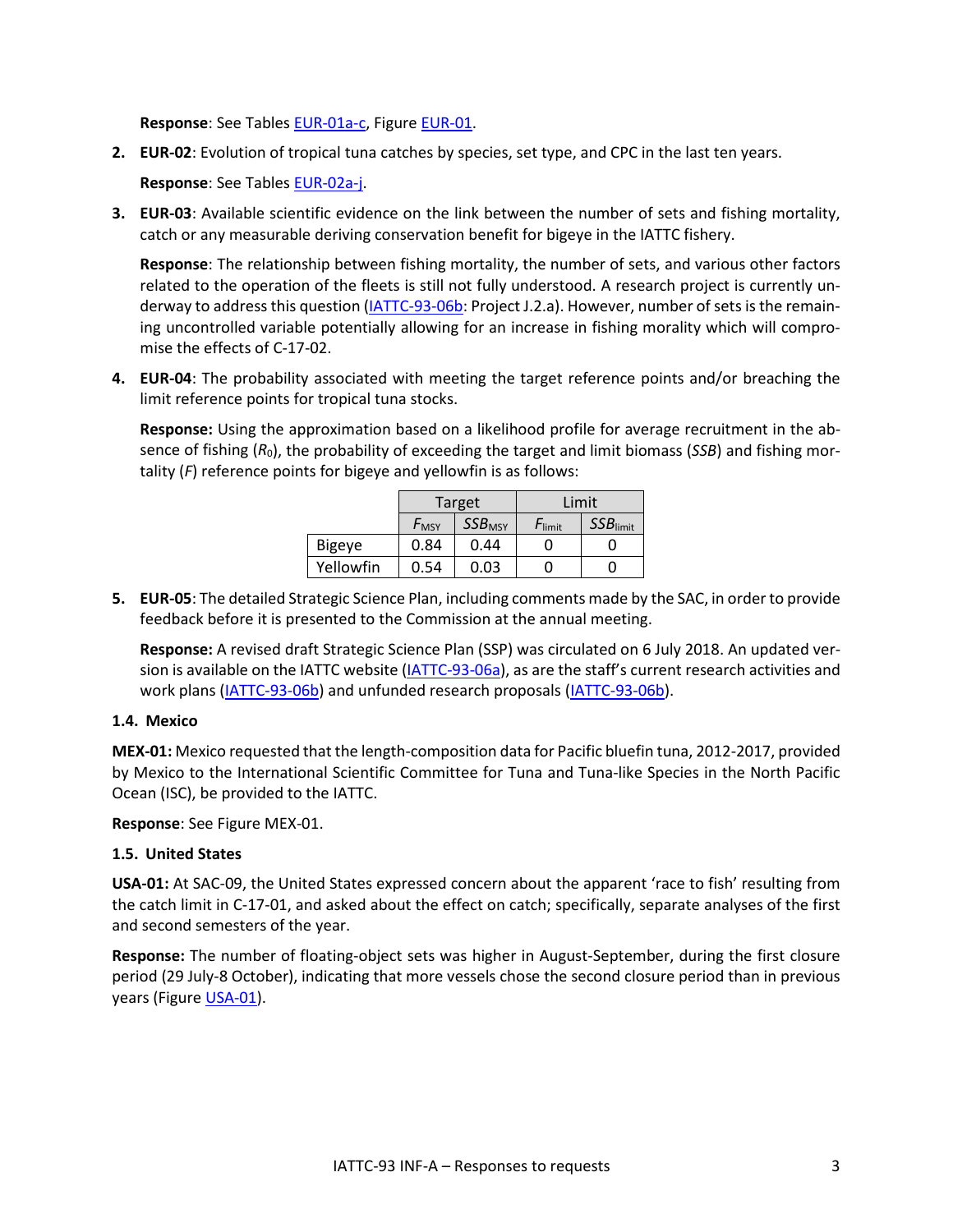### <span id="page-3-0"></span>**2. SAC RECOMMENDATIONS**

|                | Recommendation                                     | <b>Progress</b>                                   |
|----------------|----------------------------------------------------|---------------------------------------------------|
| $\overline{2}$ | South Pacific albacore. Recent assessments of      | A proposal for a South Pacific albacore stock     |
|                | south Pacific albacore, which are conducted by     | assessment is included in the Strategic Science   |
|                | SPC, have not considered the fisheries data in     | Plan (IATTC-93-06c: Project H.7.c).               |
|                | all the EPO, and there are no plans to include     |                                                   |
|                | these data in the upcoming 2018 assessment.        |                                                   |
|                | Thus, the eastern part of the stock will remain    |                                                   |
|                | effectively unassessed. The SAC recommends         |                                                   |
|                | that the IATTC staff work with SPC to ensure       |                                                   |
|                | that the entire South Pacific be included in fu-   |                                                   |
|                | ture assessments.                                  |                                                   |
| 3              | Strategic Science Plan. The SAC recognizes the     | A revised draft SSP was circulated to CPCs on 6   |
|                | importance and welcomes the presentation of        | July 2018. An updated version of this draft is    |
|                | the first draft of the Strategic Science Plan, and | now available on the IATTC website, in prepa-     |
|                | requests the scientific staff to send the detailed | ration for the discussions at the upcoming An-    |
|                | Plan to the CPCs to receive their feedback be-     | nual Meeting (document <b>IATTC-93-06a)</b> . Two |
|                | fore being presented to the Commission in          | additional documents detail the staff's current   |
|                | 2018.                                              | research activities and work plans (IATTC-93-     |
|                |                                                    | 06b) and hitherto unfunded research pro-          |
|                |                                                    | posals (IATTC-93-06c).                            |
| 4              | Bigeye growth. The SAC recommends that a           | A proposal for a workshop is included in the      |
|                | joint IATTC-WCPFC workshop of experts be con-      | SSP (IATTC-93-06c: Project E.2.b).                |
|                | vened to analyze methodologies of age and          |                                                   |
|                | growth determination of tunas, with priority to    |                                                   |
|                | bigeye tuna.                                       |                                                   |
| 5              | Tagging program. The SAC notes that a well-de-     | A proposal for a multi-year tuna tagging study    |
|                | signed, large-scale tagging program is essential   | is included in the SSP (IATTC-93-06c: Project     |
|                | to both developing a fully-integrated assess-      | E.4.a). The project is described in detail in Ap- |
|                | ment model for skipjack tuna and improving         | pendix 2 of Document CAF-05-04.                   |
|                | the bigeye tuna assessment model. Therefore,       |                                                   |
|                | the SAC supports the development of such a         |                                                   |
|                | tagging program and recommends that funding        |                                                   |
|                | be provided for this project.                      |                                                   |
| 7              | That resources be provided to extend the elec-     | A proposal for a pilot study of EM on class-6     |
|                | tronic monitoring (EM) pilot project to vessels    | vessels is included in the SSP (IATTC-93-06c:     |
|                | of all capacity classes.                           | Project D.2.c).                                   |
| 11             | Scientists-managers dialogue. In order to sup-     | A work plan for MSE is included in the SSP        |
|                | port the establishment of harvest strategies, in-  | (IATTC-93-06b; work plan C.2)                     |
|                | cluding an MSE process, the SAC recommends         |                                                   |
|                | that the Commission create a dedicated work-       |                                                   |
|                | ing group to facilitate dialogue among scien-      |                                                   |
|                | tists, managers, and other stakeholders.           |                                                   |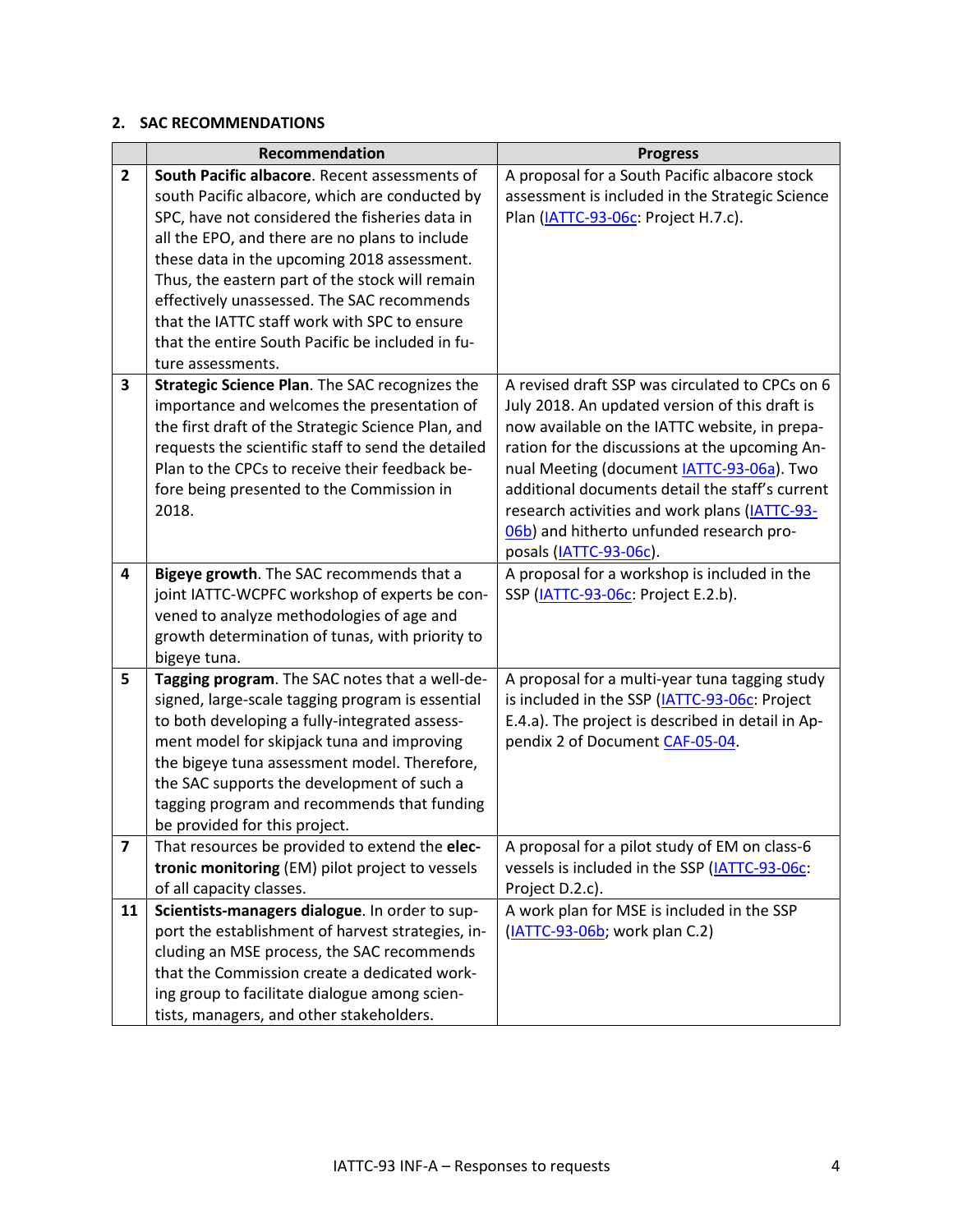<span id="page-4-0"></span>Tables and Figures

**TABLE ECU-01.** Effect on estimated management quantities for bigeye (BET) and yellowfin (YFT) tunas of removing longline CPUE and length-composition data cumulatively, one quarter (Q) at a time. Bigeye results are based on corrected longline data for one CPC received after the base case assessment was conducted for SAC-09.

**TABLA ECU-01.** Efecto sobre las cantidades de ordenación estimadas para los atunes patudo (BET) y aleta amarilla (YFT) de eliminar los datos de CPUE palangrera y composición por tallas acumulativamente, un trimestre (Q) a la vez. Los resultados para el patudo se basan en datos de palangre corregidos de un CPC recibidos después de realizar la evaluación de caso base para SAC-09.

|                                                                       | Base case |         |         | Removed-Eliminado |                 |
|-----------------------------------------------------------------------|-----------|---------|---------|-------------------|-----------------|
|                                                                       | Caso base | Q3 2017 | Q2, Q3  | Q1, Q2, Q3        | Q4 2016;        |
|                                                                       |           |         | 2017    | 2017              | Q1, Q2, Q3 2017 |
| <b>BET</b>                                                            |           |         |         |                   |                 |
| MSY-RMS (t)                                                           | 92,986    | 94,800  | 94,455  | 93,764            | 91,285          |
| $B_{\text{MSY}}-B_{\text{RMS}}$ (t)                                   | 365,669   | 370,317 | 369,583 | 367,108           | 359,247         |
| $S_{MSY}$ - $S_{RMS}$ (t)                                             | 92,404    | 93,316  | 93,196  | 92,605            | 90,827          |
| $B_{\text{MSY}}/B_0 - B_{\text{RMS}}/B_0$                             | 0.25      | 0.26    | 0.26    | 0.26              | 0.25            |
| $S_{MSY}/S_0-S_{RMS}/S_0$                                             | 0.21      | 0.21    | 0.21    | 0.21              | 0.21            |
| Crecent/MSY-Creciente/RMS                                             | 1.1       | 1.07    | 1.08    | 1.09              | 1.12            |
| $B_{\text{recent}}/B_{\text{MSY}}-B_{\text{reciente}}/B_{\text{RMS}}$ | 0.94      | 0.99    | 0.98    | 0.95              | 0.85            |
| $S_{recent}/S_{MSY} - S_{reciente}/S_{RMS}$                           | 1.06      | 1.09    | 1.08    | 1.05              | 0.96            |
| F multiplier                                                          |           |         |         |                   |                 |
| Multiplicador de F                                                    | 0.89      | 0.94    | 0.93    | 0.9               | 0.81            |
| <b>YFT</b>                                                            |           |         |         |                   |                 |
| MSY-RMS (t)                                                           | 264,283   | 263,527 | 263,241 | 258,764           | 263,342         |
| $B_{\text{MSY}}$ - $B_{\text{RMS}}$ (t)                               | 376,696   | 375,832 | 375,471 | 370,944           | 375,992         |
| $SMSY-SRMS$ (t)                                                       | 3,634     | 3,627   | 3,624   | 3,571             | 3,628           |
| $B_{\text{MSY}}/B_0 - B_{\text{RMS}}/B_0$                             | 0.31      | 0.31    | 0.31    | 0.31              | 0.31            |
| $S_{MSY}/S_0-S_{RMS}/S_0$                                             | 0.27      | 0.27    | 0.27    | 0.26              | 0.27            |
| $C_{recent}/$ MSY- $C_{recient}$ /RMS                                 | 0.85      | 0.86    | 0.86    | 0.87              | 0.86            |
| $B_{\text{recent}}/B_{\text{MSY}}-B_{\text{reciente}}/B_{\text{RMS}}$ | 1.35      | 1.28    | 1.25    | 1.08              | 1.37            |
| Srecent/SMSY-Sreciente/SRMS                                           | 1.08      | 1.01    | 0.98    | 1.04              | 1.11            |
| F multiplier                                                          |           |         |         |                   |                 |
| Multiplicador de F                                                    | 0.99      | 0.97    | 0.96    | 1.02              | 1.03            |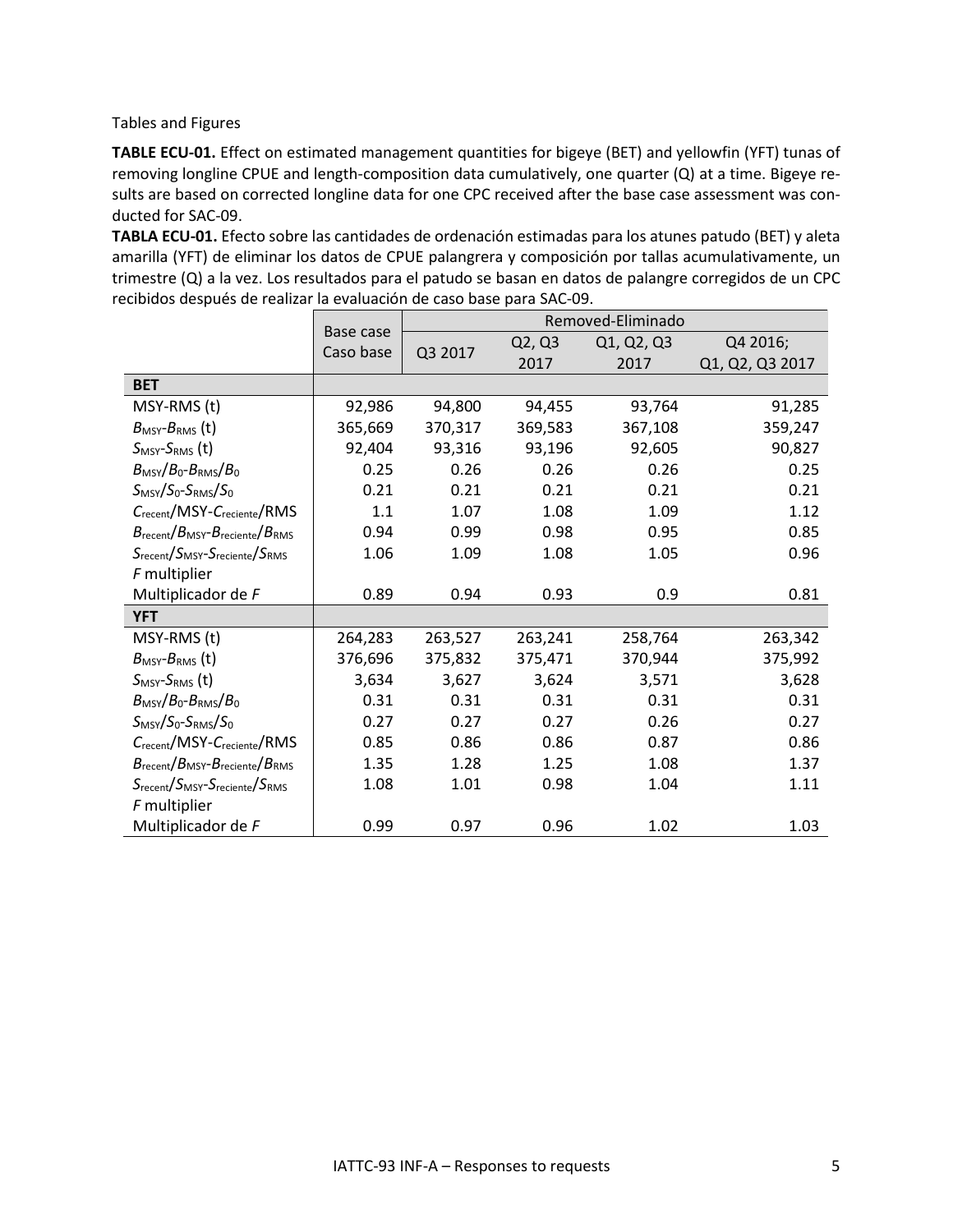**TABLE EUR-01a.** Number of sets by Class 2-5 purse-seine vessels in the EPO, by set type and vessel flag, 2008-2017. Set types: DEL: dolphin; NOA: unassociated; OBJ: floating object.

|            |                 |                |                   |  |              |    |              |    |  | BOL COL ECU  ESP GTM HND MEX  NIC PAN PER SLV USA VEN VUT Total |
|------------|-----------------|----------------|-------------------|--|--------------|----|--------------|----|--|-----------------------------------------------------------------|
|            | DEL 2008        |                |                   |  | $\mathbf{1}$ |    |              |    |  | 1                                                               |
|            | 2009            |                |                   |  |              |    |              |    |  |                                                                 |
|            | 2010            |                | 3                 |  |              |    |              |    |  | 3                                                               |
|            | 2011            |                |                   |  |              |    |              |    |  |                                                                 |
|            | 2012            |                |                   |  |              |    |              |    |  |                                                                 |
|            | 2013            |                |                   |  |              |    |              |    |  |                                                                 |
|            | 2014            |                |                   |  |              |    |              |    |  |                                                                 |
|            | 2015            |                |                   |  |              |    |              |    |  |                                                                 |
|            | 2016            |                |                   |  |              |    |              |    |  |                                                                 |
|            | 2017            |                |                   |  |              |    |              |    |  |                                                                 |
|            | <b>NOA 2008</b> | $\mathbf{A}$   | 67 3349           |  | 1618         | 25 |              | 12 |  | 5075                                                            |
|            | 2009            |                | 23 149 2791       |  | 653          | 41 |              | 31 |  | 3688                                                            |
|            |                 |                | 2010 133 125 1614 |  | 705          | 4  |              |    |  | 2581                                                            |
|            | 2011            |                | 71 2031           |  | 494          | 32 |              |    |  | 2628                                                            |
|            | 2012            |                | 122 2206          |  | 625          |    | 11           |    |  | 2964                                                            |
|            | 2013            |                | 152 2328          |  | 552          |    | 64           |    |  | 3096                                                            |
|            | 2014            |                | 212 1816          |  | 388          |    | $\mathbf{1}$ |    |  | 2417                                                            |
|            | 2015            |                | 160 2535          |  | 302          |    | 99           |    |  | 3096                                                            |
|            | 2016            |                | 54 1587           |  | 507          |    |              |    |  | 2148                                                            |
|            | 2017            |                | 26 1512           |  | 304          |    |              |    |  | 1842                                                            |
| <b>OBJ</b> | 2008            |                | 139 1643          |  | 49           | 66 | 12           |    |  | 1909                                                            |
|            | 2009            | $\overline{3}$ | 91 1853           |  | 19           | 40 | 61           |    |  | 2067                                                            |
|            | 2010            | 14             | 71 2102           |  | 10           | 35 | 56           |    |  | 2288                                                            |
|            | 2011            |                | 5 136 2158        |  | 21           | 28 |              |    |  | 2348                                                            |
|            | 2012            |                | 81 2941           |  | 12           |    |              |    |  | 3034                                                            |
|            | 2013            |                | 124 2897          |  | 56           |    | 36           |    |  | 3113                                                            |
|            | 2014            |                | 178 3604          |  | 51           |    | 9            |    |  | 3842                                                            |
|            | 2015            |                | 229 3113          |  |              |    | 91           |    |  | 3433                                                            |
|            | 2016            |                | 305 3687          |  |              |    |              |    |  | 3992                                                            |
|            | 2017            |                | 199 3802          |  |              |    |              |    |  | 4001                                                            |

**TABLA EUR-01a.** Número de lances por buques cerqueros de clases 2-5 en el OPO, por tipo de lance y pabellón del buque, 2008-2017. Tipos de lance: DEL: delfín; NOA: no asociado; OBJ: objeto flotante.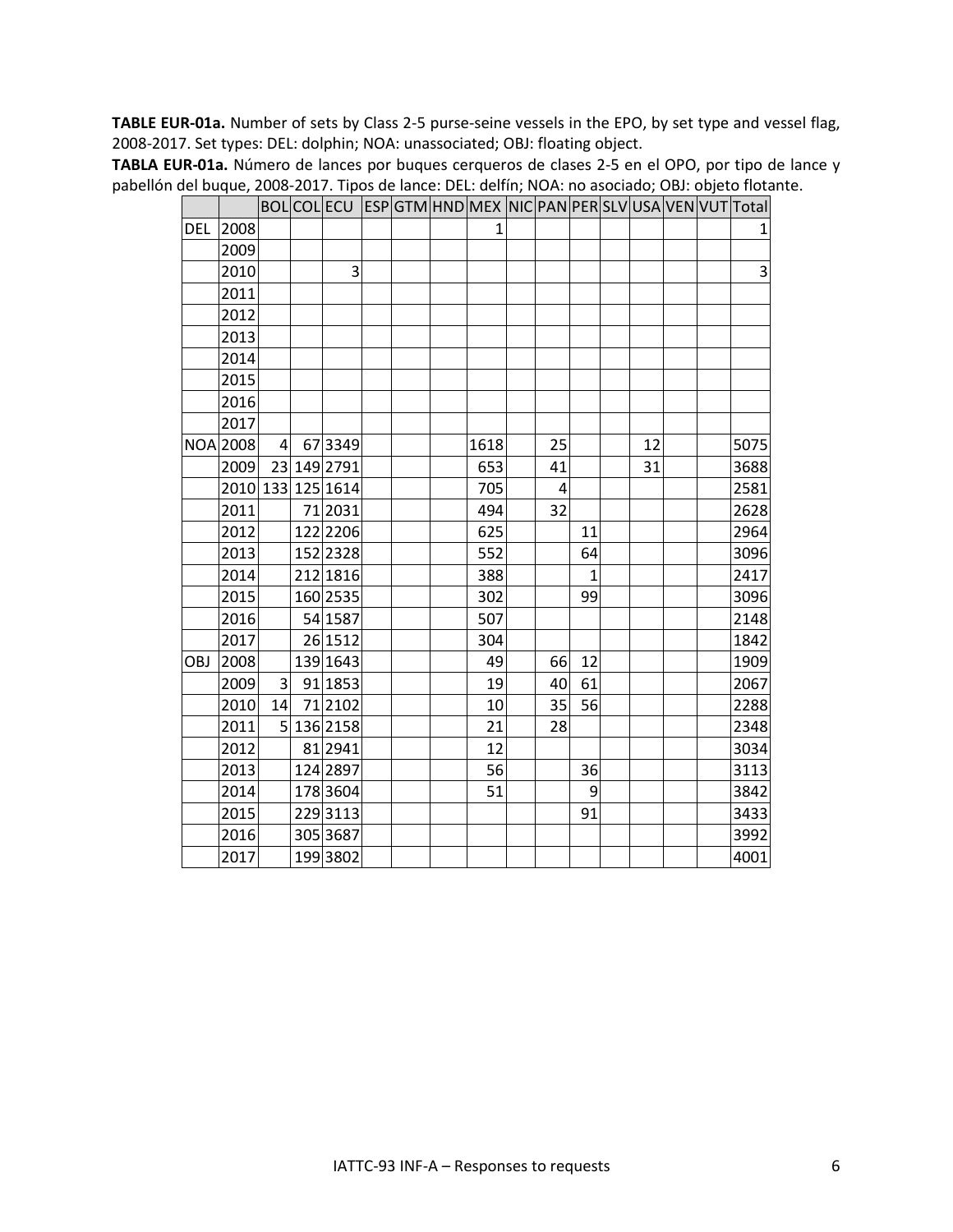**TABLE EUR-01b.** Number of sets by Class-6 purse-seine vessels in the EPO, by set type and vessel flag, 2008-2017. Set types: DEL: dolphin; NOA: unassociated; OBJ: floating object.

|            |                 |      |                |                |                |     |                   |         |               |         |                |              |           |         | BOL  COL   ECU  ESP GTM HND  MEX  NIC  PAN  PER SLV USA  VEN  VUT  Total |
|------------|-----------------|------|----------------|----------------|----------------|-----|-------------------|---------|---------------|---------|----------------|--------------|-----------|---------|--------------------------------------------------------------------------|
| <b>DEL</b> | 2008            | 1011 | 29             |                | 122            |     |                   |         | 52723371350   |         | 57             |              | 1063      |         | 9241                                                                     |
|            | 2009            | 1421 |                |                | 142            |     |                   |         | 57784411582   |         | 64             |              | 1482      |         | 10910                                                                    |
|            | 2010            | 1201 | $\mathbf{1}$   |                | 71             |     |                   |         | 6400 605 1505 |         | 24             |              | 1839      |         | 11646                                                                    |
|            | 2011            | 787  |                |                | 150            |     | 6422444           |         | 620           |         | 39             |              | 1142      |         | 9604                                                                     |
|            | 2012            | 816  | $\overline{4}$ |                | 118            |     | 5840 474          |         | 548           |         | 32             |              | 1388      |         | 9220                                                                     |
|            | 2013            | 839  | 55             |                | 206            |     | 6881472           |         | 669           |         |                |              | 1614      |         | 10736                                                                    |
|            | 2014            | 819  | 75             |                | 224            |     | 7729 410          |         | 705           |         |                |              | 1420      |         | 11382                                                                    |
|            | 2015            | 855  | 131            |                | 145            |     | 6914 424          |         | 959           |         |                |              | 1592      |         | 11020                                                                    |
|            | 2016            | 795  | 159            |                | 121            |     | 7022 649          |         | 739           |         |                |              | 1734      |         | 11219                                                                    |
|            | 2017            | 514  | 89             |                |                |     | 6018 547          |         | 523           |         |                |              | 1 1 1 6 4 |         | 8856                                                                     |
|            | <b>NOA 2008</b> |      | 340 1804       | 11             | 105            |     | 117 1622 181 1028 |         |               |         | 151            |              |           | 718 136 | 6213                                                                     |
|            | 2009            |      | 287 1316       | $\mathbf{1}$   | 36             |     | 124 872 114       |         | 762           |         | 74             | 31           | 414       | 78      | 4109                                                                     |
|            | 2010            |      | 211 1168       | $\mathbf{1}$   | 13             |     | 12 1599 73        |         | 465           |         | 47             |              | 222       | 74      | 3885                                                                     |
|            | 2011            |      | 395 1864       | $\mathbf{1}$   | 61             |     | 52 1479 110       |         | 528           |         | 89             |              | 565       | 38      | 5182                                                                     |
|            | 2012            |      | 175 1811 126   |                | 60             |     | 2123              | 77      | 411           |         | 65             | 10           | 511       |         | 5369                                                                     |
|            | 2013            |      | 272 1627       |                | $\overline{a}$ |     | 1353              | 54      | 520           |         | 22             |              | 301       |         | 4153                                                                     |
|            | 2014            |      | 102 1785       | 20             | 19             |     | 969               | 68      | 201           | 28      | 31             | $\mathbf{1}$ | 142       |         | 3366                                                                     |
|            | 2015            |      | 299 2948       | 33             | $\overline{2}$ |     | 1862              | 26      |               | 376 247 | $\overline{2}$ | 225          | 168       |         | 6188                                                                     |
|            | 2016            |      | 166 2053       | $\overline{2}$ | $\mathsf{g}$   |     | 1382              | 56      |               | 499 280 |                | 20 504       | 116       |         | 5087                                                                     |
|            | 2017            |      | 106 2297       |                |                |     | 1541              | 96      |               | 524 253 |                | 10 113       | 56        |         | 4996                                                                     |
| OBJ        | 2008            |      | 324 3043 161   |                | 124            |     | 120 698 100 1098  |         |               |         | 55 229         |              |           | 500 201 | 6653                                                                     |
|            | 2009            |      | 2513527330     |                | 125            | 107 |                   |         | 361 141 1052  |         | 26 294         | 37           |           | 541 285 | 7077                                                                     |
|            | 2010            |      | 343 3401 116   |                | 262            | 61  |                   |         | 185 242 933   |         | 309            |              |           | 280 267 | 6399                                                                     |
|            | 2011            |      | 503 3702 219   |                | 231            | 17  |                   |         | 175 219 898   |         | 190            | 56           |           | 474 237 | 6921                                                                     |
|            | 2012            |      | 542 4975 213   |                | 104            |     |                   | 194 185 | 694           |         | 248            | 15           | 391       | 49      | 7610                                                                     |
|            | 2013            |      | 507 5201 126   |                | $\overline{2}$ |     |                   | 219 320 | 856           |         | 389            |              | 327       | 99      | 8046                                                                     |
|            | 2014            |      | 748 5533 150   |                | 11             |     |                   | 206 459 | 945           |         | 348            | 17           | 362       |         | 8779                                                                     |
|            | 2015            |      | 490 6466 135   |                | 15             |     |                   |         | 360 117 1147  |         |                | 14 208 321   | 126       |         | 9399                                                                     |
|            | 2016            |      | 794 6429 197   |                | 16             |     |                   |         | 408 120 1051  |         |                | 49 264 706   | 325       |         | 10359                                                                    |
|            | 2017            |      | 1132 5978 103  |                |                |     |                   |         | 3933421466    |         |                | 51 269 984   | 352       |         | 11070                                                                    |

**TABLA EUR-01b.** Número de lances por buques cerqueros de clase 6 en el OPO, por tipo de lance y pabellón del buque, 2008-2017. Tipos de lance: DEL: delfín; NOA: no asociado; OBJ: objeto flotante.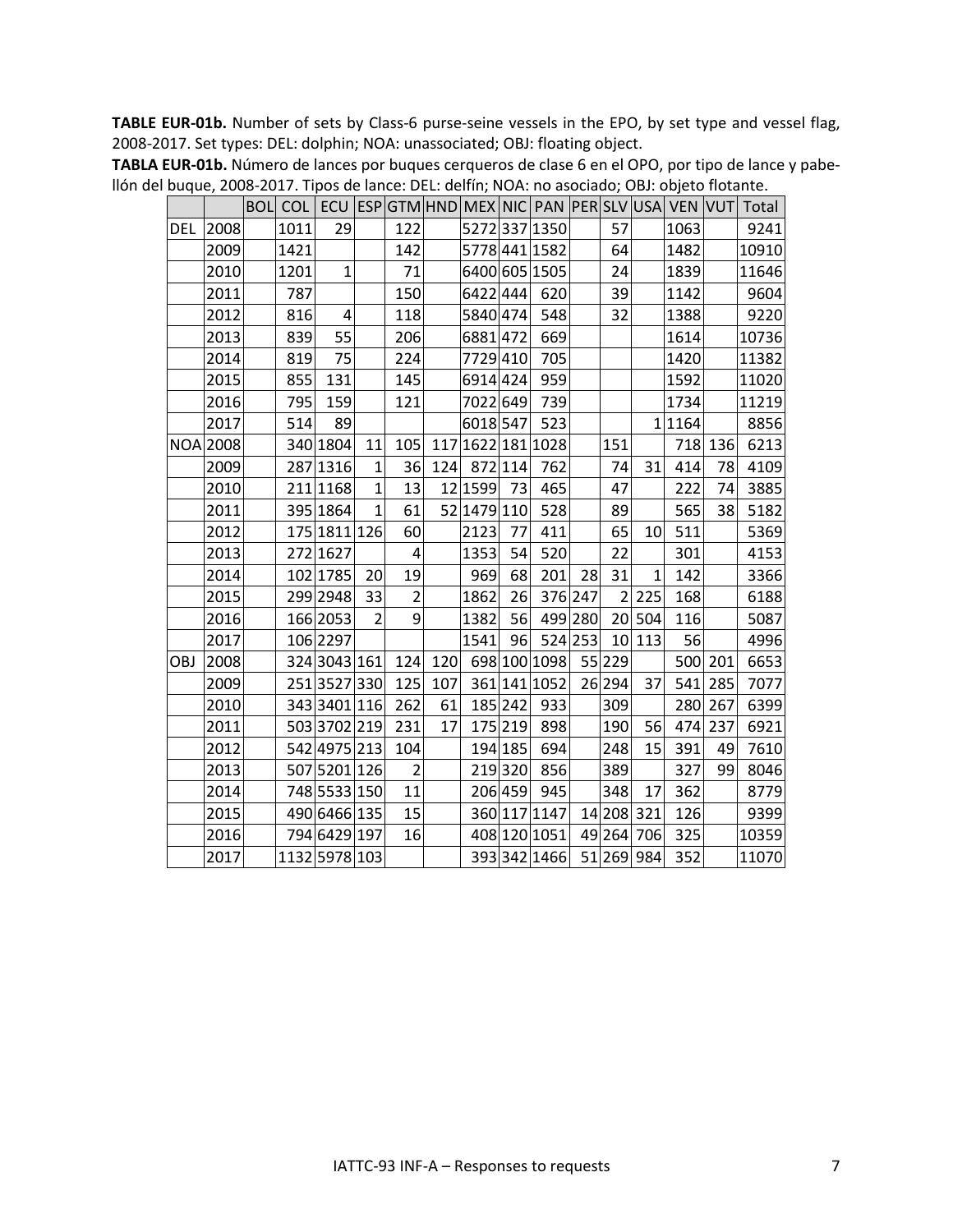**TABLE EUR-01c.** Number of sets by purse-seine vessels in the EPO, all capacity classes, by set type and vessel flag, 2008-2017. Set types: DEL: dolphin; NOA: unassociated; OBJ: floating object.

**TABLA EUR-01c.** Número de lances por buques cerqueros en el OPO, todas clases de capacidad, por tipo de lance y pabellón del buque, 2008-2017. Tipos de lance: DEL: delfín; NOA: no asociado; OBJ: objeto flotante.

|            |                 |                | <b>BOL COL</b> |                |                |                |     |              |         |                          |         |        |              |           |         | ECU   ESP GTM HND MEX NIC PAN PER SLV USA VEN VUT Total |
|------------|-----------------|----------------|----------------|----------------|----------------|----------------|-----|--------------|---------|--------------------------|---------|--------|--------------|-----------|---------|---------------------------------------------------------|
| <b>DEL</b> | 2008            |                | 1011           | 29             |                | 122            |     |              |         | 5273 337 1350            |         | 57     |              | 1063      |         | 9242                                                    |
|            | 2009            |                | 1421           |                |                | 142            |     |              |         | 57784411582              |         | 64     |              | 1482      |         | 10910                                                   |
|            | 2010            |                | 1201           | 4              |                | 71             |     |              |         | 6400 605 1505            |         | 24     |              | 1839      |         | 11649                                                   |
|            | 2011            |                | 787            |                |                | 150            |     | 6422444      |         | 620                      |         | 39     |              | 1142      |         | 9604                                                    |
|            | 2012            |                | 816            | 4              |                | 118            |     | 5840 474     |         | 548                      |         | 32     |              | 1388      |         | 9220                                                    |
|            | 2013            |                | 839            | 55             |                | 206            |     | 6881472      |         | 669                      |         |        |              | 1614      |         | 10736                                                   |
|            | 2014            |                | 819            | 75             |                | 224            |     | 7729410      |         | 705                      |         |        |              | 1420      |         | 11382                                                   |
|            | 2015            |                | 855            | 131            |                | 145            |     | 6914 424     |         | 959                      |         |        |              | 1592      |         | 11020                                                   |
|            | 2016            |                | 795            | 159            |                | 121            |     | 7022 649     |         | 739                      |         |        |              | 1734      |         | 11219                                                   |
|            | 2017            |                | 514            | 89             |                |                |     | 6018 547     |         | 523                      |         |        |              | 1 1 1 6 4 |         | 8856                                                    |
|            | <b>NOA</b> 2008 | $\overline{4}$ | 407            | 5153           | 11             | 105            |     |              |         | 1173240 181 1053         |         | 151    | 12           |           |         | 718 136 11288                                           |
|            | 2009            | 23             | 436            | 4107           | $\mathbf{1}$   | 36             |     | 124 1525 114 |         | 803                      |         | 74     | 62           | 414       | 78      | 7797                                                    |
|            | 2010 133        |                | 336            | 2782           | $\overline{1}$ | 13             |     | 12 2304      | 73      | 469                      |         | 47     |              | 222       | 74      | 6466                                                    |
|            | 2011            |                | 466            | 3895           | $\overline{1}$ | 61             |     | 52 1973 110  |         | 560                      |         | 89     |              | 565       | 38      | 7810                                                    |
|            | 2012            |                | 297            | 4017 126       |                | 60             |     | 2748         | 77      | 411                      | 11      | 65     | 10           | 511       |         | 8333                                                    |
|            | 2013            |                | 424            | 3955           |                | $\overline{4}$ |     | 1905         | 54      | 520                      | 64      | 22     |              | 301       |         | 7249                                                    |
|            | 2014            |                | 314            | 3601           | 20             | 19             |     | 1357         | 68      | 201                      | 29      | 31     | $\mathbf{1}$ | 142       |         | 5783                                                    |
|            | 2015            |                | 459            | 5483           | 33             | $\overline{2}$ |     | 2164         | 26      |                          | 376 346 |        | 2 225        | 168       |         | 9284                                                    |
|            | 2016            |                | 220            | 3640           | $\overline{2}$ | 9              |     | 1889         | 56      |                          | 499 280 |        | 20 504       | 116       |         | 7235                                                    |
|            | 2017            |                | 132            | 3809           |                |                |     | 1845         | 96      |                          | 524 253 |        | 10 113       | 56        |         | 6838                                                    |
| <b>OBJ</b> | 2008            |                | 463            | 4686 161       |                | 124            | 120 |              |         | 747 100 1164             |         | 67 229 |              |           | 500 201 | 8562                                                    |
|            | 2009            | 3              | 342            | 5380 330       |                | 125            | 107 |              |         | 380 141 1092             |         | 87 294 | 37           | 541       | 285     | 9144                                                    |
|            | 2010            | 14             | 414            | 5503 116       |                | 262            | 61  |              | 195 242 | 968                      |         | 56 309 |              | 280       | 267     | 8687                                                    |
|            | 2011            | 5              | 639            | 5860 219       |                | 231            | 17  |              | 196 219 | 926                      |         | 190    | 56           | 474       | 237     | 9269                                                    |
|            | 2012            |                | 623            | 7916 213       |                | 104            |     |              | 206 185 | 694                      |         | 248    | 15           | 391       |         | 49 10 644                                               |
|            | 2013            |                | 631            | 8098 126       |                | $\overline{2}$ |     |              | 275 320 | 856                      |         | 36 389 |              | 327       |         | 99 11159                                                |
|            | 2014            |                | 926            | 9137 150       |                | 11             |     |              | 257 459 | 945                      |         | 9348   | 17           | 362       |         | 12621                                                   |
|            | 2015            |                | 719            | 9579 135       |                | 15             |     |              |         | 360 117 1147 105 208 321 |         |        |              | 126       |         | 12832                                                   |
|            | 2016            |                |                | 1099 10116 197 |                | 16             |     |              |         | 408 120 1051             |         |        | 49 264 706   | 325       |         | 14351                                                   |
|            | 2017            |                | 1331           | 9780 103       |                |                |     |              |         | 393 342 1466 51 269 984  |         |        |              | 352       |         | 15071                                                   |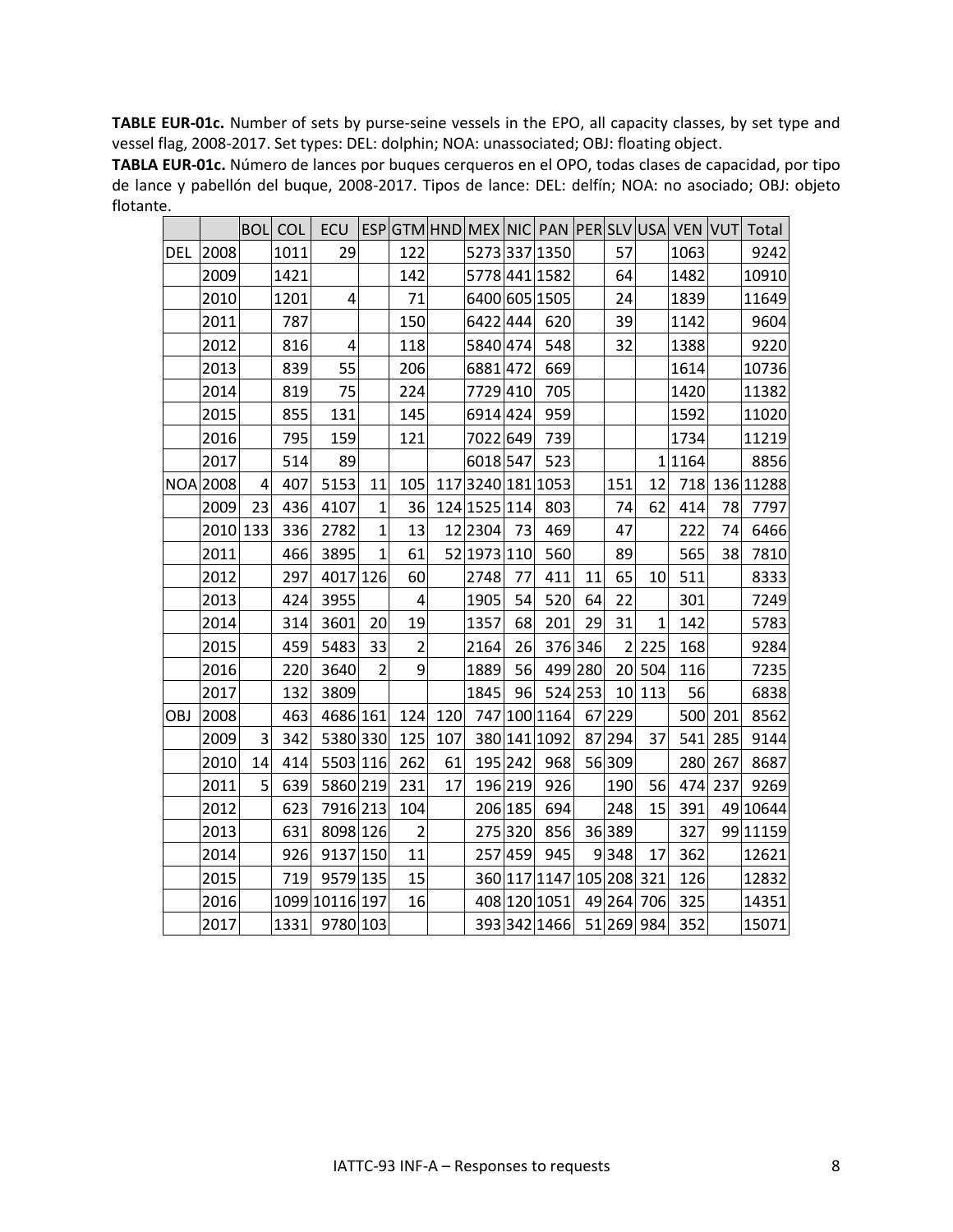**TABLE EUR-02a.** Annual retained catches of bigeye tuna in the EPO by Class 2-5 purse-seine vessels, by set type and flag, 2008-2017. Set types: DEL: dolphin; NOA: unassociated; OBJ: floating object. Catches are not adjusted for species composition sampling that corrects the observer species identification bias. **TABLA EUR-02a.** Capturas retenidas anuales de atún patudo por buques cerqueros de clases 2-5 en el OPO, por tipo de lance y pabellón del buque, 2008-2017. Tipos de lance: DEL: delfín; NOA: no asociado; OBJ: objeto flotante. No se ajustan las capturas por muestreo de composición por especies que corrige el sesgo de identificación de especies del observador.

|            |          |                |                |          |  |    |  |        |  |  | Year BOLCOL ECU ESPGTM HND MEX NIC PAN PER SLV USA VEN VUT Total |
|------------|----------|----------------|----------------|----------|--|----|--|--------|--|--|------------------------------------------------------------------|
| <b>DEL</b> | 2008     |                |                |          |  |    |  |        |  |  |                                                                  |
|            | 2009     |                |                |          |  |    |  |        |  |  |                                                                  |
|            | 2010     |                |                |          |  |    |  |        |  |  |                                                                  |
|            | 2011     |                |                |          |  |    |  |        |  |  |                                                                  |
|            | 2012     |                |                |          |  |    |  |        |  |  |                                                                  |
|            | 2013     |                |                |          |  |    |  |        |  |  |                                                                  |
|            | 2014     |                |                |          |  |    |  |        |  |  |                                                                  |
|            | 2015     |                |                |          |  |    |  |        |  |  |                                                                  |
|            | 2016     |                |                |          |  |    |  |        |  |  |                                                                  |
|            | 2017     |                |                |          |  |    |  |        |  |  |                                                                  |
|            | NOA 2008 |                |                | 200      |  |    |  |        |  |  | 200                                                              |
|            | 2009     | 3              | $\overline{2}$ | 402      |  |    |  |        |  |  | 407                                                              |
|            | 2010     | $\overline{3}$ | $\overline{7}$ | 285      |  |    |  |        |  |  | 295                                                              |
|            | 2011     |                | $\overline{3}$ | 171      |  |    |  |        |  |  | 174                                                              |
|            | 2012     |                |                | 429      |  |    |  |        |  |  | 429                                                              |
|            | 2013     |                | 87             | 259      |  |    |  |        |  |  | 346                                                              |
|            | 2014     |                |                | 93       |  |    |  |        |  |  | 93                                                               |
|            | 2015     |                |                | 1388     |  |    |  |        |  |  | 1388                                                             |
|            | 2016     |                | 5 <sup>1</sup> | 769      |  |    |  |        |  |  | 774                                                              |
|            | 2017     |                |                | 294      |  |    |  |        |  |  | 294                                                              |
| OBJ        | 2008     |                |                | 699 3603 |  | 27 |  | 27     |  |  | 4356                                                             |
|            | 2009     |                |                | 15 1846  |  |    |  | 9 323  |  |  | 2193                                                             |
|            | 2010     |                |                | 2463     |  |    |  | 40 386 |  |  | 2889                                                             |
|            | 2011     |                |                | 330 3709 |  |    |  |        |  |  | 4039                                                             |
|            | 2012     |                |                | 244 3319 |  |    |  |        |  |  | 3562                                                             |
|            | 2013     |                |                | 385 3639 |  |    |  |        |  |  | 4024                                                             |
|            | 2014     |                |                | 200 3858 |  |    |  |        |  |  | 4058                                                             |
|            | 2015     |                |                | 264 3221 |  |    |  |        |  |  | 3485                                                             |
|            | 2016     |                |                | 38 2367  |  |    |  |        |  |  | 2404                                                             |
|            | 2017     |                |                | 783748   |  |    |  |        |  |  | 3826                                                             |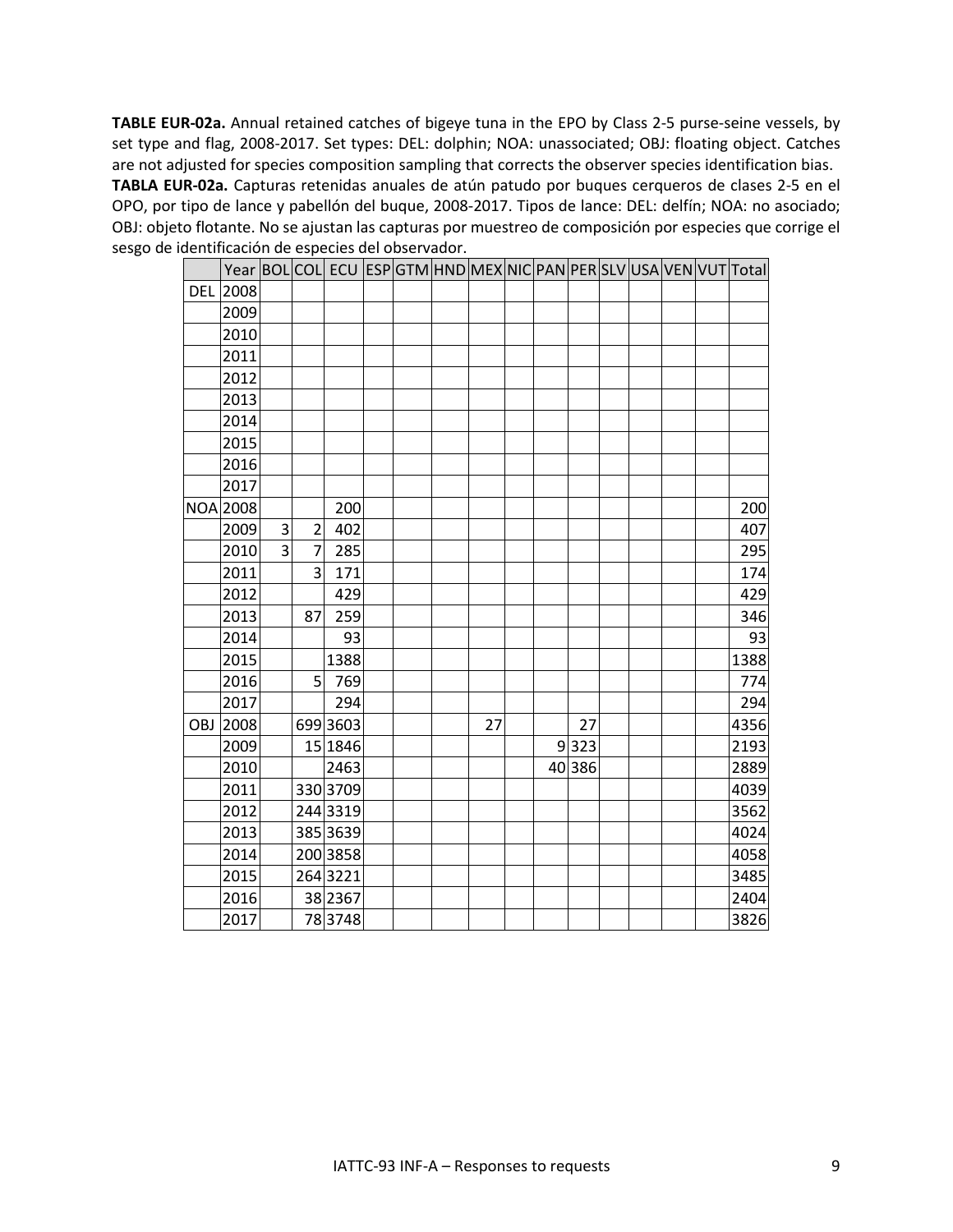**TABLE EUR-02b.** Annual retained catches of bigeye tuna in the EPO by Class-6 purse-seine vessels, by set type and flag, 2008-2017. Set types: DEL: dolphin; NOA: unassociated; OBJ: floating object. Catches are not adjusted for species composition sampling that corrects the observer species identification bias.

**TABLA EUR-02b.** Capturas retenidas anuales de atún patudo por buques cerqueros de clase 6 en el OPO, por tipo de lance y pabellón del buque, 2008-2017. Tipos de lance: DEL: delfín; NOA: no asociado; OBJ: objeto flotante. No se ajustan las capturas por muestreo de composición por especies que corrige el sesgo de identificación de especies del observador.

|                 | <b>BOL</b> COL | ECU                                              |    |              |                |                |                       |                |    |      |                |                |                | ESP GTM HND MEX NIC PAN PER SLV USA VEN VUT Total |
|-----------------|----------------|--------------------------------------------------|----|--------------|----------------|----------------|-----------------------|----------------|----|------|----------------|----------------|----------------|---------------------------------------------------|
| <b>DEL 2008</b> |                |                                                  |    |              |                |                | 4                     |                |    |      |                |                |                | 4                                                 |
| 2009            | $\mathbf{1}$   |                                                  |    |              |                |                |                       |                |    |      |                |                |                | $\mathbf{1}$                                      |
| 2010            |                |                                                  |    |              |                |                |                       |                |    |      |                |                |                |                                                   |
| 2011            |                |                                                  |    |              |                | $\overline{2}$ |                       |                |    |      |                |                |                | $\overline{2}$                                    |
| 2012            |                |                                                  |    |              |                |                |                       |                |    |      |                |                |                |                                                   |
| 2013            |                |                                                  |    |              |                |                |                       |                |    |      |                |                |                |                                                   |
| 2014            | 3              |                                                  |    |              |                |                |                       |                |    |      |                |                |                | 3                                                 |
| 2015            | $\overline{2}$ |                                                  |    |              |                |                |                       |                |    |      |                |                |                | $\overline{2}$                                    |
| 2016            |                | 4                                                |    |              |                |                |                       |                |    |      |                |                |                | 4                                                 |
| 2017            |                |                                                  |    |              |                |                | 1                     |                |    |      |                |                |                | 1                                                 |
| <b>NOA</b> 2008 | 230            | 343                                              |    |              | $\overline{2}$ |                |                       | 61             |    |      |                | 161            | 32             | 829                                               |
| 2009            | 8              | 104                                              |    | 3            | 12             | $\mathbf{1}$   | 31                    | 126            |    |      |                | 48             |                | 333                                               |
| 2010            | 101            | 198                                              |    |              |                |                |                       | 18             |    | 3    |                | $\mathbf{1}$   | $\overline{2}$ | 323                                               |
| 2011            | 189            | 308                                              |    |              |                | 3              |                       | $\overline{4}$ |    | 3    |                | 101            |                | 608                                               |
| 2012            | 10             | 260                                              |    | 14           |                | 3              |                       | 88             |    |      |                | 29             |                | 404                                               |
| 2013            | $\overline{7}$ | 215                                              |    |              |                |                | 35                    | 478            |    | 14   |                | 159            |                | 908                                               |
| 2014            | 281            | 32                                               | 18 |              |                |                | 19                    | 77             |    |      |                | 70             |                | 497                                               |
| 2015            |                | 338                                              |    |              |                | $\mathbf{1}$   | 10                    | 345            |    |      |                |                |                | 694                                               |
| 2016            |                | 171                                              |    |              |                | $\overline{2}$ |                       | 512            | 57 | 66   | 18             |                |                | 826                                               |
| 2017            |                | 16 1489                                          |    |              |                | 48             | 53                    | 269            |    | 71   | $\overline{2}$ | $\overline{4}$ |                | 1952                                              |
| OBJ 2008        |                | 314836225201012191422                            |    |              |                |                | 573 603 8935 609 2030 |                |    |      |                |                |                | 2271 1405 60450                                   |
| 2009            |                | 1240 31942 3442 1566 235 1421 1000 9188 126 3915 |    |              |                |                |                       |                |    |      |                |                |                | 1213139226459599                                  |
| 2010            |                | 1846 26891 1251 2835                             |    |              | 149            |                | 18 1717 7923          |                |    | 2830 |                |                |                | 407 2097 47964                                    |
| 2011            |                | 1682 23542 2913 1347                             |    |              |                |                | 153 1634 6489         |                |    | 2862 | 500            |                |                | 330 1629 43081                                    |
| 2012            |                | 947 36214 2864 1595                              |    |              |                |                | 275 1102 5163         |                |    | 2096 | 88             |                |                | 784 438 51566                                     |
| 2013            |                | 820 31923 1615                                   |    |              |                |                | 37 2658 6091          |                |    | 3961 |                |                |                | 684 1147 48936                                    |
| 2014            |                | 1324 33060 2236                                  |    | $\mathbf{1}$ |                |                | 8 2743 7094           |                |    | 3416 | 89             | 817            |                | 50788                                             |
| 2015            |                | 1932 43236 919                                   |    | 199          |                |                | 307 855 9998          |                |    |      | 1920 2700      | 229            |                | 62295                                             |
| 2016            |                | 2403 34813 3261                                  |    | 35           |                |                | 529 534 8593          |                |    |      | 1735163693     | 657            |                | 58051                                             |
| 2017            |                | 3174353311919                                    |    |              |                |                | 729 1704 9085         |                |    |      | 5256860271734  |                |                | 62276                                             |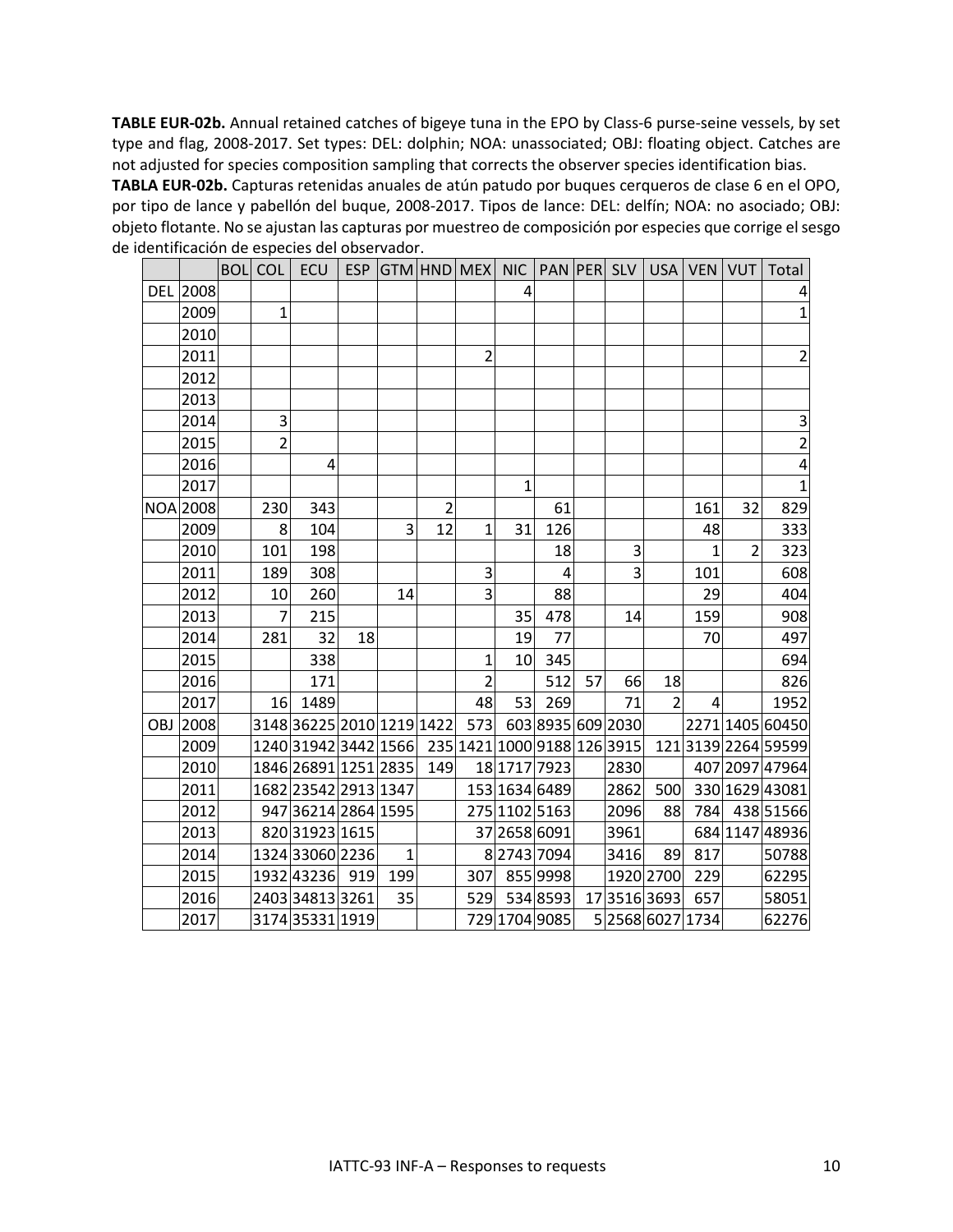**TABLE EUR-02c.** Annual retained catches of bigeye tuna in the EPO by all purse-seine vessels, by set type and flag, 2008-2017. Set types: DEL: dolphin; NOA: unassociated; OBJ: floating object. Catches are not adjusted for species composition sampling that corrects the observer species identification bias.

**TABLA EUR-02c.** Capturas retenidas anuales de atún patudo por todos buques cerqueros en el OPO, por tipo de lance y pabellón del buque, 2008-2017. Tipos de lance: DEL: delfín; NOA: no asociado; OBJ: objeto flotante. No se ajustan las capturas por muestreo de composición por especies que corrige el sesgo de identificación de especies del observador.

|     |                 |                | <b>BOL</b> COL |                                                  |    |              |                |                |                       |     |    |      |                |                  |                | ECU   ESP GTM HND MEX NIC   PAN PER SLV   USA   VEN   VUT   Total |
|-----|-----------------|----------------|----------------|--------------------------------------------------|----|--------------|----------------|----------------|-----------------------|-----|----|------|----------------|------------------|----------------|-------------------------------------------------------------------|
|     | DEL 2008        |                |                |                                                  |    |              |                |                | 4                     |     |    |      |                |                  |                | 4                                                                 |
|     | 2009            |                | $\overline{1}$ |                                                  |    |              |                |                |                       |     |    |      |                |                  |                | $\mathbf{1}$                                                      |
|     | 2010            |                |                |                                                  |    |              |                |                |                       |     |    |      |                |                  |                |                                                                   |
|     | 2011            |                |                |                                                  |    |              |                | $\overline{2}$ |                       |     |    |      |                |                  |                | $\overline{2}$                                                    |
|     | 2012            |                |                |                                                  |    |              |                |                |                       |     |    |      |                |                  |                |                                                                   |
|     | 2013            |                |                |                                                  |    |              |                |                |                       |     |    |      |                |                  |                |                                                                   |
|     | 2014            |                | 3              |                                                  |    |              |                |                |                       |     |    |      |                |                  |                | 3                                                                 |
|     | 2015            |                | $\overline{2}$ |                                                  |    |              |                |                |                       |     |    |      |                |                  |                | $\overline{2}$                                                    |
|     | 2016            |                |                | $\overline{4}$                                   |    |              |                |                |                       |     |    |      |                |                  |                | 4                                                                 |
|     | 2017            |                |                |                                                  |    |              |                |                | 1                     |     |    |      |                |                  |                | $\mathbf{1}$                                                      |
|     | <b>NOA 2008</b> |                | 230            | 543                                              |    |              | $\overline{2}$ |                |                       | 61  |    |      |                | 161              | 32             | 1029                                                              |
|     | 2009            | $\overline{3}$ | 10             | 506                                              |    | 3            | 12             | $\mathbf{1}$   | 31                    | 126 |    |      |                | 48               |                | 740                                                               |
|     | 2010            | 3              | 108            | 483                                              |    |              |                |                |                       | 18  |    | 3    |                | $\mathbf{1}$     | $\overline{2}$ | 618                                                               |
|     | 2011            |                | 192            | 479                                              |    |              |                | 3              |                       | 4   |    | 3    |                | 101              |                | 782                                                               |
|     | 2012            |                | 10             | 689                                              |    | 14           |                | 3              |                       | 88  |    |      |                | 29               |                | 833                                                               |
|     | 2013            |                | 94             | 474                                              |    |              |                |                | 35                    | 478 |    | 14   |                | 159              |                | 1254                                                              |
|     | 2014            |                | 281            | 125                                              | 18 |              |                |                | 19                    | 77  |    |      |                | 70               |                | 590                                                               |
|     | 2015            |                |                | 1726                                             |    |              |                | $\mathbf{1}$   | 10                    | 345 |    |      |                |                  |                | 2082                                                              |
|     | 2016            |                | 5              | 940                                              |    |              |                | $\overline{2}$ |                       | 512 | 57 | 66   | 18             |                  |                | 1600                                                              |
|     | 2017            |                |                | 16 1783                                          |    |              |                | 48             | 53                    | 269 |    | 71   | $\overline{2}$ | $\overline{4}$   |                | 2246                                                              |
| OBJ | 2008            |                |                | 3847 39828 2010 1219 1422                        |    |              |                |                | 600 603 8935 636 2030 |     |    |      |                |                  |                | 2271 1405 64806                                                   |
|     | 2009            |                |                | 1255 33788 3442 1566 235 1421 1000 9197 449 3915 |    |              |                |                |                       |     |    |      |                |                  |                | 121 3139 2264 61792                                               |
|     | 2010            |                |                | 1846 29354 1251 2835                             |    |              | 149            |                | 18 1717 7963 386 2830 |     |    |      |                |                  |                | 407 2097 50853                                                    |
|     | 2011            |                |                | 2012 27251 2913 1347                             |    |              |                |                | 153 1634 6489         |     |    | 2862 | 500            |                  |                | 330 1629 47120                                                    |
|     | 2012            |                |                | 1191 39533 2864 1595                             |    |              |                |                | 275 1102 5163         |     |    | 2096 | 88             | 784              |                | 438 55128                                                         |
|     | 2013            |                |                | 1205 35562 1615                                  |    |              |                |                | 37 2658 6091          |     |    | 3961 |                |                  |                | 684 1147 52960                                                    |
|     | 2014            |                |                | 1524 36918 2236                                  |    | $\mathbf{1}$ |                |                | 827437094             |     |    | 3416 | 89             | 817              |                | 54846                                                             |
|     | 2015            |                |                | 2196 46457 919                                   |    | <b>199</b>   |                |                | 307 855 9998          |     |    |      | 1920 2700      | 229              |                | 65780                                                             |
|     | 2016            |                |                | 2441 37180 3261                                  |    | 35           |                |                | 529 534 8593          |     |    |      | 1735163693     | 657              |                | 60455                                                             |
|     | 2017            |                |                | 3252 39079 1919                                  |    |              |                |                | 729 1704 9085         |     |    |      |                | 5 2568 6027 1734 |                | 66102                                                             |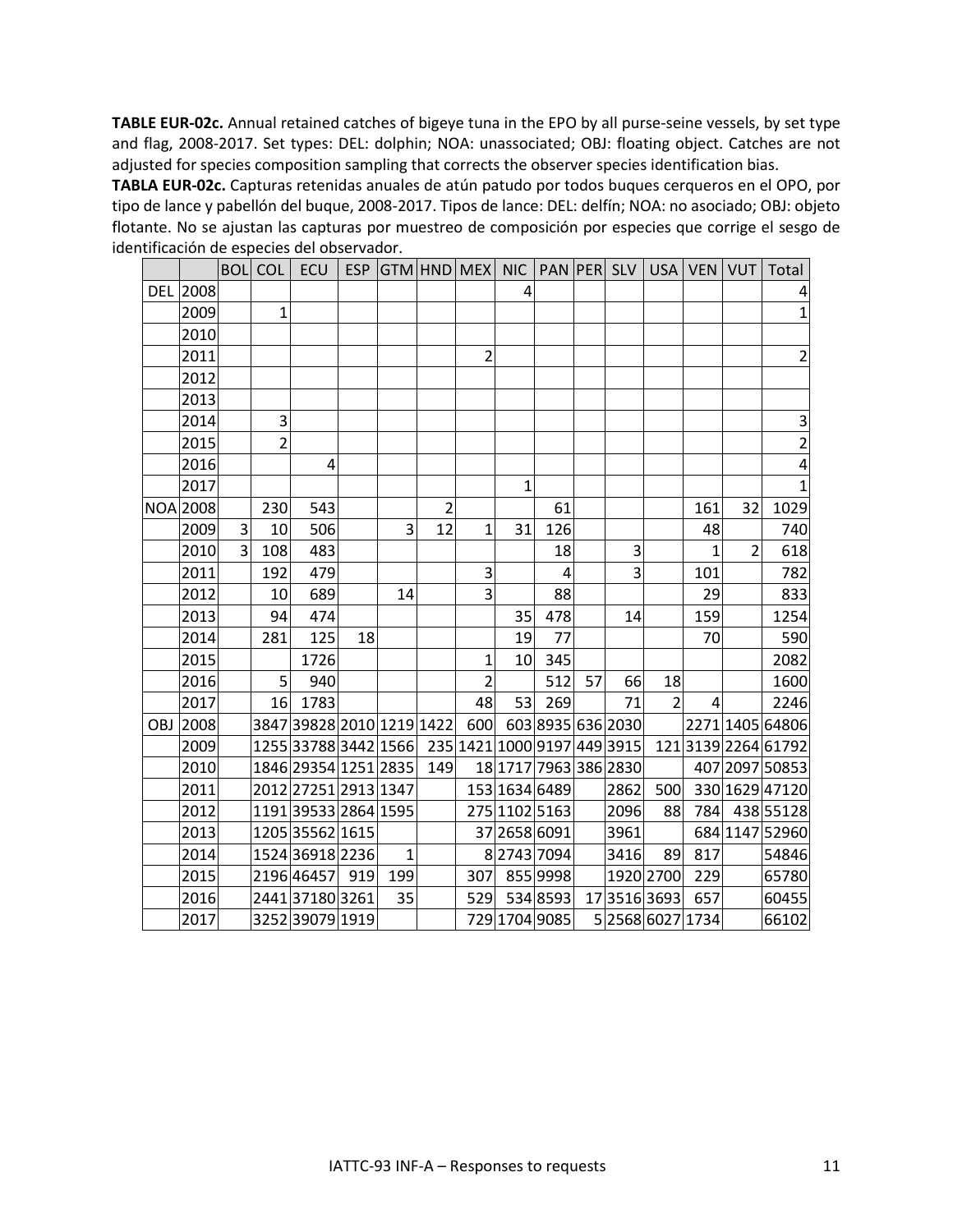**TABLE EUR-02d.** Annual retained catches of yellowfin tuna in the EPO by Class-2-5 purse-seine vessels, by set type and flag, 2008-2017. Set types: DEL: dolphin; NOA: unassociated; OBJ: floating object. Catches are not adjusted for species composition sampling that corrects the observer species identification bias. **TABLA EUR-02d.** Capturas retenidas anuales de atún aleta amarilla por buques cerqueros de clases 2-5 en el OPO, por tipo de lance y pabellón del buque, 2008-2017. Tipos de lance: DEL: delfín; NOA: no asociado; OBJ: objeto flotante. No se ajustan las capturas por muestreo de composición por especies que corrige el sesgo de identificación de especies del observador.

|     |                 |              |     | BOLCOL ECU ESPGTM HND MEX NIC PAN PER SLV USA VEN VUT Total |  |      |     |                |  |  |       |
|-----|-----------------|--------------|-----|-------------------------------------------------------------|--|------|-----|----------------|--|--|-------|
|     | <b>DEL 2008</b> |              |     |                                                             |  |      |     |                |  |  |       |
|     | 2009            |              |     |                                                             |  |      |     |                |  |  |       |
|     | 2010            |              |     |                                                             |  |      |     |                |  |  |       |
|     | 2011            |              |     |                                                             |  |      |     |                |  |  |       |
|     | 2012            |              |     |                                                             |  |      |     |                |  |  |       |
|     | 2013            |              |     |                                                             |  |      |     |                |  |  |       |
|     | 2014            |              |     |                                                             |  |      |     |                |  |  |       |
|     | 2015            |              |     |                                                             |  |      |     |                |  |  |       |
|     | 2016            |              |     |                                                             |  |      |     |                |  |  |       |
|     | 2017            |              |     |                                                             |  |      |     |                |  |  |       |
|     | NOA 2008        | $\mathbf{1}$ | 89  | 2635                                                        |  | 5050 | 110 |                |  |  | 7885  |
|     | 2009            | $1\vert$     | 437 | 3239                                                        |  | 1139 | 127 |                |  |  | 4943  |
|     | 2010 349        |              | 685 | 4112                                                        |  | 1489 | 107 |                |  |  | 6742  |
|     | 2011            |              | 531 | 2239                                                        |  | 1100 | 213 |                |  |  | 4084  |
|     | 2012            |              | 579 | 2759                                                        |  | 863  |     |                |  |  | 4201  |
|     | 2013            |              | 654 | 2108                                                        |  | 1839 |     | 359            |  |  | 4960  |
|     | 2014            |              | 922 | 1798                                                        |  | 636  |     | 3              |  |  | 3359  |
|     | 2015            |              | 554 | 7478                                                        |  | 1132 |     | 36             |  |  | 9201  |
|     | 2016            |              | 113 | 4936                                                        |  | 1619 |     |                |  |  | 6668  |
|     | 2017            |              | 116 | 4035                                                        |  | 839  |     |                |  |  | 4990  |
| OBJ | 2008            |              | 554 | 2980                                                        |  | 526  | 469 | 67             |  |  | 4596  |
|     | 2009            |              | 947 | 3676                                                        |  | 313  |     | 177 432        |  |  | 5545  |
|     | 2010            | 95           | 281 | 5402                                                        |  | 246  |     | 252 461        |  |  | 6737  |
|     | 2011            | 25           | 320 | 4983                                                        |  | 363  | 285 |                |  |  | 5976  |
|     | 2012            |              | 190 | 6969                                                        |  | 23   |     |                |  |  | 7183  |
|     | 2013            |              | 436 | 4972                                                        |  | 251  |     | 69             |  |  | 5728  |
|     | 2014            |              |     | 413 10542                                                   |  | 255  |     | $\overline{2}$ |  |  | 11213 |
|     | 2015            |              |     | 523 9400                                                    |  |      |     | 384            |  |  | 10307 |
|     | 2016            |              |     | 350 10506                                                   |  |      |     |                |  |  | 10856 |
|     | 2017            |              |     | 609 11218                                                   |  |      |     |                |  |  | 11827 |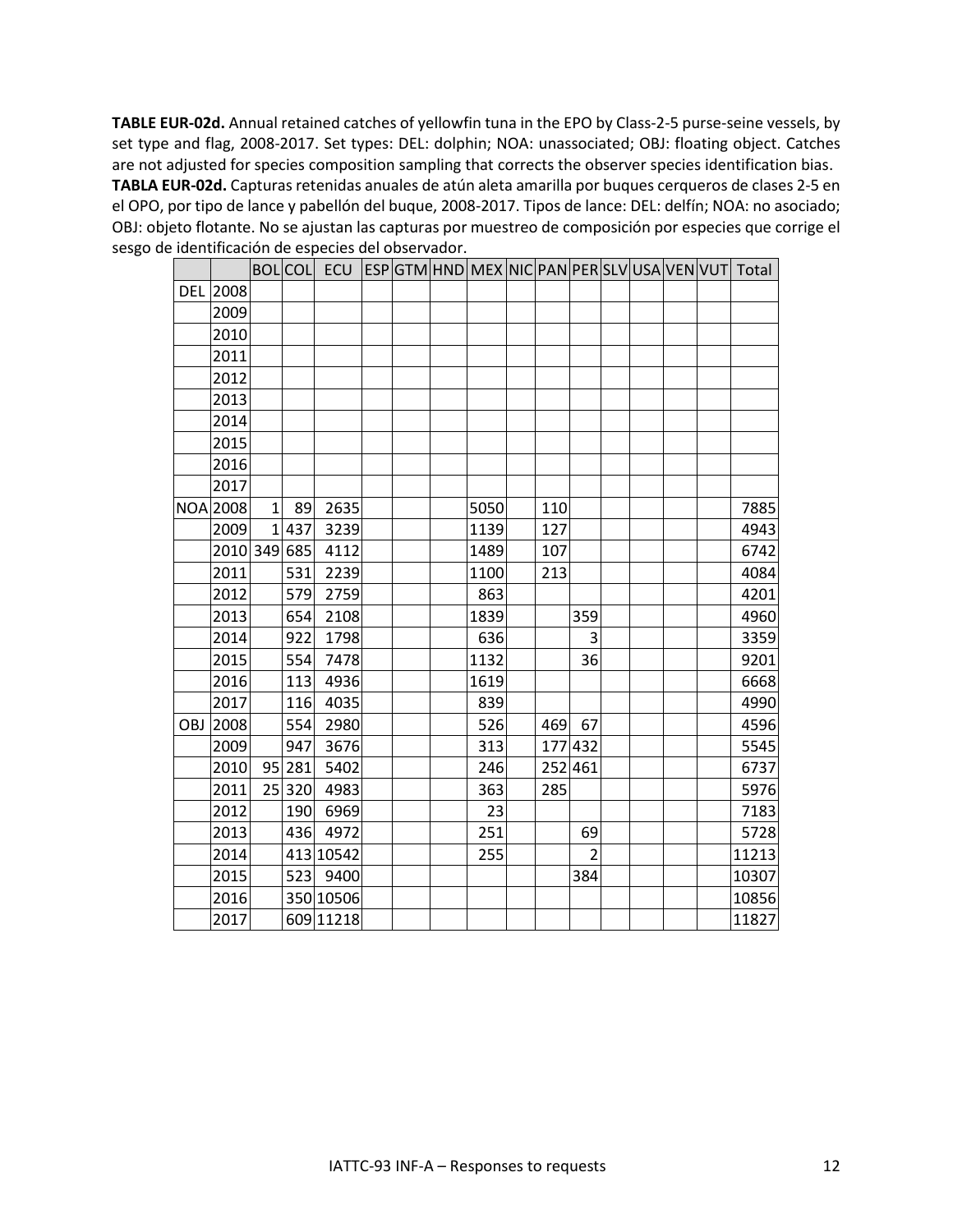**TABLE EUR-02e.** Annual retained catches of yellowfin tuna in the EPO by Class-6 purse-seine vessels, by set type and flag, 2008-2017. Set types: DEL: dolphin; NOA: unassociated; OBJ: floating object. Catches are not adjusted for species composition sampling that corrects the observer species identification bias.

**TABLA EUR-02e.** Capturas retenidas anuales de atún aleta amarilla por buques cerqueros de clase 6 en el OPO, por tipo de lance y pabellón del buque, 2008-2017. Tipos de lance: DEL: delfín; NOA: no asociado; OBJ: objeto flotante. No se ajustan las capturas por muestreo de composición por especies que corrige el sesgo de identificación de especies del observador.

|            |                 | <b>BOL</b> | <b>COL</b> | <b>ECU</b>           |     | ESP GTM HND |     | <b>MEX</b>        | <b>NIC</b> | <b>PAN</b>       | <b>PER</b> |               | SLV   USA      | <b>VEN</b> | VUT | Total  |
|------------|-----------------|------------|------------|----------------------|-----|-------------|-----|-------------------|------------|------------------|------------|---------------|----------------|------------|-----|--------|
|            | DEL 2008        |            | 18489      | 185                  |     | 1601        |     |                   |            | 62537 5589 20878 |            | 1759          |                | 17074      |     | 128112 |
|            | 2009            |            | 27568      |                      |     | 2392        |     |                   |            | 92213 7751 25478 |            | 1561          |                | 26712      |     | 183675 |
|            | 2010            |            | 17946      |                      |     | 725         |     |                   |            | 82476832120797   |            | 649           |                | 24810      |     | 155724 |
|            | 2011            |            | 15013      |                      |     | 2175        |     |                   |            | 83136 6631 12255 |            | 1007          |                | 16334      |     | 136551 |
|            | 2012            |            | 18867      | 41                   |     | 2010        |     |                   |            | 76121 7032 12076 |            | 919           |                | 20854      |     | 137920 |
|            | 2013            |            | 14443      | 735                  |     | 3706        |     |                   |            | 97217 6945 13347 |            |               |                | 22762      |     | 159155 |
|            | 2014            |            | 14502      | 2741                 |     | 2509        |     | 110405 6390 14912 |            |                  |            |               |                | 21455      |     | 172914 |
|            | 2015            |            | 14342      | 3338                 |     | 1802        |     |                   |            | 87996 6006 21170 |            |               |                | 27014      |     | 161668 |
|            | 2016            |            | 15600      | 4987                 |     | 1856        |     |                   |            | 75184937315292   |            |               |                | 21094      |     | 143386 |
|            | 2017            |            | 9698       | 1821                 |     |             |     | 66000 7710        |            | 9632             |            |               |                | 30 14726   |     | 109617 |
|            | <b>NOA 2008</b> |            | 1410       | 1389                 |     | 125         | 238 | 9725              | 575        | 4145             |            | 1333          |                | 2868       | 101 | 21909  |
|            | 2009            |            | 1679       | 1486                 | 14  | 301         | 33  | 5068              | 438        | 7155             |            | 93            | 95             | 1679       | 9   | 18050  |
|            | 2010            |            | 2234       | 4107                 |     | 132         | 221 | 14823 1110        |            | 6631             |            | 15            |                | 3318       | 170 | 32761  |
|            | 2011            |            | 2375       | 2902                 | 26  | 135         | 350 | 14578             | 909        | 2629             |            | 733           |                | 1376       | 10  | 26023  |
|            | 2012            |            | 602        | 1757                 |     | 533         |     | 16422             | 593        | 1873             |            | 225           | 8 <sup>1</sup> | 1317       |     | 23330  |
|            | 2013            |            | 330        | 1894                 |     |             |     | 13949             | 797        | 1482             |            | 408           |                | 2127       |     | 20987  |
|            | 2014            |            | 748        | 2871                 | 74  | 124         |     | 9788              | 593        | 1735             | 532        | 97            |                | 935        |     | 17497  |
|            | 2015            |            | 1342       | 5925                 | 13  | 70          |     | 17053             | 444        | 2690             | 273        |               | 2207           | 3069       |     | 33086  |
|            | 2016            |            | 334        | 6960                 |     | 93          |     | 16262             | 995        | 2848             | 525        | 48            | 240            | 946        |     | 29251  |
|            | 2017            |            | 197        | 8158                 |     |             |     | 12131             | 677        | 3116 1041        |            | 135           | 360            | 199        |     | 26014  |
| <b>OBJ</b> | 2008            |            |            | 794 13879 1095       |     | 231         | 554 | 4211              | 375        | 4812             |            | 217 1877      |                | 2745       | 985 | 31775  |
|            | 2009            |            |            | 482 14740 1655 1752  |     |             | 462 | 1858              | 398        | 4216             |            | 166 1833      | 535            | 2689       | 907 | 31693  |
|            | 2010            |            |            | 1223 12429           |     | 630 2126    | 192 |                   | 1767 1204  | 4684             |            | 1865          |                | 1031       | 778 | 27929  |
|            | 2011            |            |            | 1199 18657 1274 1528 |     |             | 267 |                   | 1483 1023  | 5459             |            | 1817          | 295            | 2156 1559  |     | 36717  |
|            | 2012            |            |            | 1157 17637 1255      |     | 928         |     | 1589              | 399        | 4082             |            | 2086          | 73             | 2286       | 32  | 31524  |
|            | 2013            |            |            | 1385 16707           | 594 | 10          |     | 2486              | 757        | 4431             |            | 1654          |                | 1444       | 421 | 29889  |
|            | 2014            |            |            | 2159 20681           | 827 | 66          |     |                   | 2301 1329  | 4146             |            | 2742          | 228            | 2026       |     | 36505  |
|            | 2015            |            |            | 1100 21360           | 471 | 12          |     | 2353              | 315        | 3745             |            | 49 2465 1156  |                | 683        |     | 33709  |
|            | 2016            |            |            | 2964 26948 1613      |     | 54          |     | 1960              | 886        | 4531             |            | 209 2306 3446 |                | 1839       |     | 46756  |
|            | 2017            |            |            | 4775 27685           | 466 |             |     |                   | 2390 1247  | 7370             |            | 528 2991 4156 |                | 1751       |     | 53360  |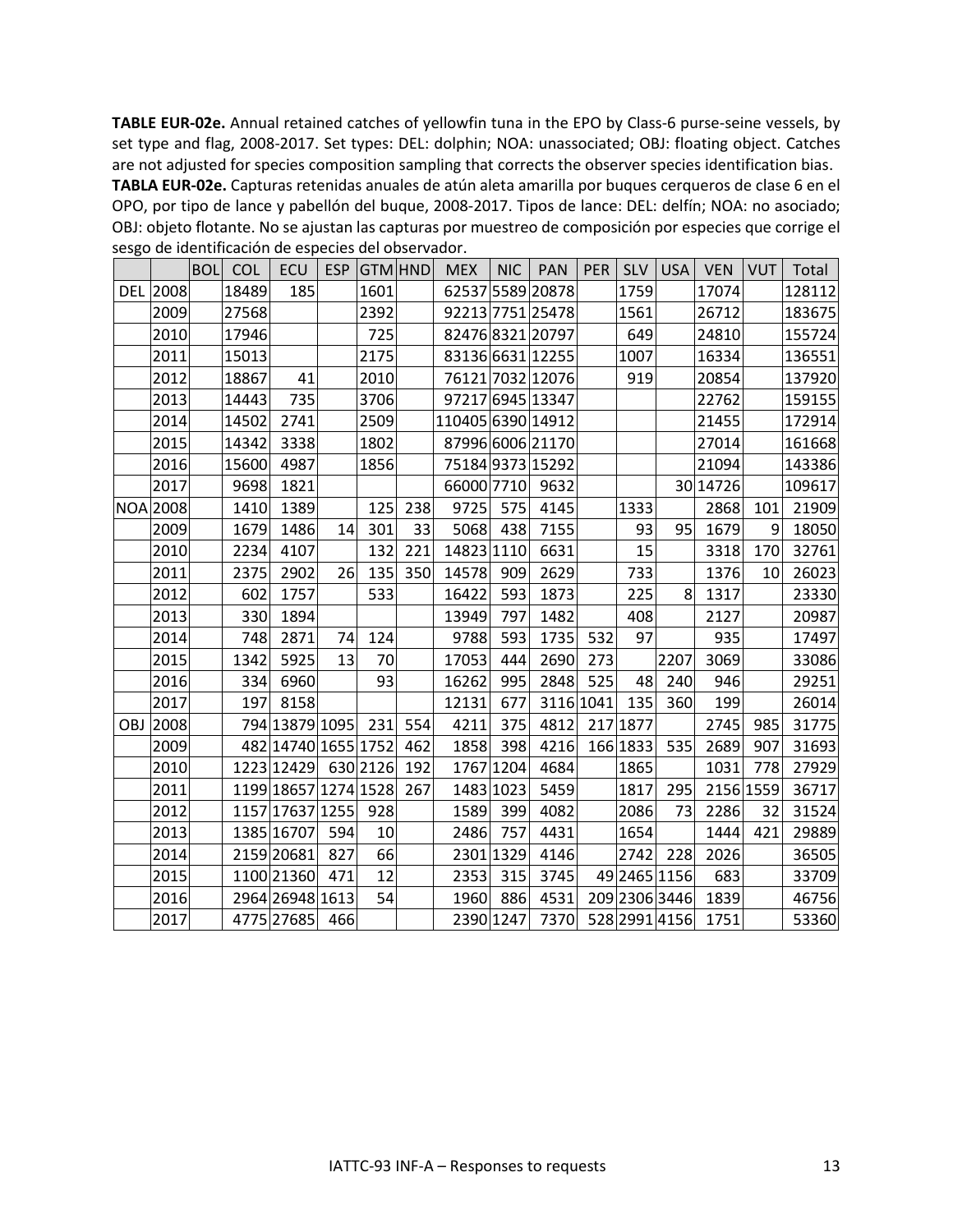**TABLE EUR-02f.** Annual retained catches of yellowfin tuna in the EPO by all purse-seine vessels, by set type and flag, 2008-2017. Set types: DEL: dolphin; NOA: unassociated; OBJ: floating object. Catches are not adjusted for species composition sampling that corrects the observer species identification bias.

**TABLA EUR-02f.** Capturas retenidas anuales de atún patudo por todos buques cerqueros en el OPO, por tipo de lance y pabellón del buque, 2008-2017. Tipos de lance: DEL: delfín; NOA: no asociado; OBJ: objeto flotante. No se ajustan las capturas por muestreo de composición por especies que corrige el sesgo de identificación de especies del observador.

|            |                 | <b>BOL</b>   | <b>COL</b> | ECU                  |     | ESP GTM HND |     | <b>MEX</b>        | <b>NIC</b> | <b>PAN</b>       | <b>PER</b> | <b>SLV</b>    | <b>USA</b> | <b>VEN</b> | <b>VUT</b> | Total  |
|------------|-----------------|--------------|------------|----------------------|-----|-------------|-----|-------------------|------------|------------------|------------|---------------|------------|------------|------------|--------|
|            | <b>DEL 2008</b> |              | 18489      | 185                  |     | 1601        |     |                   |            | 62537 5589 20878 |            | 1759          |            | 17074      |            | 128112 |
|            | 2009            |              | 27568      |                      |     | 2392        |     |                   |            | 92213 7751 25478 |            | 1561          |            | 26712      |            | 183675 |
|            | 2010            |              | 17946      |                      |     | 725         |     |                   |            | 82476832120797   |            | 649           |            | 24810      |            | 155724 |
|            | 2011            |              | 15013      |                      |     | 2175        |     |                   |            | 83136 6631 12255 |            | 1007          |            | 16334      |            | 136551 |
|            | 2012            |              | 18867      | 41                   |     | 2010        |     |                   |            | 76121 7032 12076 |            | 919           |            | 20854      |            | 137920 |
|            | 2013            |              | 14443      | 735                  |     | 3706        |     |                   |            | 97217 6945 13347 |            |               |            | 22762      |            | 159155 |
|            | 2014            |              | 14502      | 2741                 |     | 2509        |     | 110405 6390 14912 |            |                  |            |               |            | 21455      |            | 172914 |
|            | 2015            |              | 14342      | 3338                 |     | 1802        |     |                   |            | 87996 6006 21170 |            |               |            | 27014      |            | 161668 |
|            | 2016            |              | 15600      | 4987                 |     | 1856        |     |                   |            | 75184 9373 15292 |            |               |            | 21094      |            | 143386 |
|            | 2017            |              | 9698       | 1821                 |     |             |     | 66000 7710        |            | 9632             |            |               |            | 30 14726   |            | 109617 |
|            | <b>NOA 2008</b> | $\mathbf{1}$ | 1499       | 4024                 |     | 125         | 238 | 14775             | 575        | 4255             |            | 1333          |            | 2868       | 101        | 29794  |
|            | 2009            | 1            | 2116       | 4725                 | 14  | 301         | 33  | 6207              | 438        | 7282             |            | 93            | 95         | 1679       | 9          | 22993  |
|            | 2010 349        |              | 2919       | 8219                 |     | 132         | 221 | 16312 1110        |            | 6738             |            | 15            |            | 3318       | 170        | 39503  |
|            | 2011            |              | 2906       | 5141                 | 26  | 135         | 350 | 15678             | 909        | 2842             |            | 733           |            | 1376       | 10         | 30107  |
|            | 2012            |              | 1181       | 4516                 |     | 533         |     | 17285             | 593        | 1873             |            | 225           | 8          | 1317       |            | 27531  |
|            | 2013            |              | 984        | 4002                 |     |             |     | 15788             | 797        | 1482             | 359        | 408           |            | 2127       |            | 25947  |
|            | 2014            |              | 1670       | 4669                 | 74  | 124         |     | 10424             | 593        | 1735             | 535        | 97            |            | 935        |            | 20856  |
|            | 2015            |              |            | 1896 13403           | 13  | 70          |     | 18185             | 444        | 2690             | 309        |               | 2207       | 3069       |            | 42287  |
|            | 2016            |              |            | 447 11896            |     | 93          |     | 17881             | 995        | 2848             | 525        | 48            | 240        | 946        |            | 35919  |
|            | 2017            |              |            | 313 12193            |     |             |     | 12970             | 677        | 3116 1041        |            | 135           | 360        | 199        |            | 31004  |
| <b>OBJ</b> | 2008            |              |            | 1348 16859 1095      |     | 231         | 554 | 4737              | 375        | 5281             |            | 284 1877      |            | 2745       | 985        | 36371  |
|            | 2009            |              |            | 1429 18416 1655 1752 |     |             | 462 | 2171              | 398        | 4393             |            | 598 1833      | 535        | 2689       | 907        | 37238  |
|            | 2010            | 95           |            | 1504 17831           |     | 630 2126    | 192 |                   | 2013 1204  | 4936             |            | 461 1865      |            | 1031       | 778        | 34666  |
|            | 2011            | 25           |            | 1519 23640 1274 1528 |     |             | 267 |                   | 1846 1023  | 5744             |            | 1817          | 295        | 2156 1559  |            | 42693  |
|            | 2012            |              |            | 1347 24606 1255      |     | 928         |     | 1612              | 399        | 4082             |            | 2086          | 73         | 2286       | 32         | 38707  |
|            | 2013            |              |            | 1821 21679           | 594 | 10          |     | 2737              | 757        | 4431             |            | 69 1654       |            | 1444       | 421        | 35617  |
|            | 2014            |              |            | 257231223            | 827 | 66          |     |                   | 2556 1329  | 4146             |            | 2 2 7 4 2     | 228        | 2026       |            | 47718  |
|            | 2015            |              |            | 1623 30760           | 471 | 12          |     | 2353              | 315        | 3745             |            | 433 2465 1156 |            | 683        |            | 44015  |
|            | 2016            |              |            | 3314 37454 1613      |     | 54          |     | 1960              | 886        | 4531             |            | 209 2306 3446 |            | 1839       |            | 57612  |
|            | 2017            |              |            | 5384 38904           | 466 |             |     |                   | 2390 1247  | 7370             |            | 528 2991 4156 |            | 1751       |            | 65187  |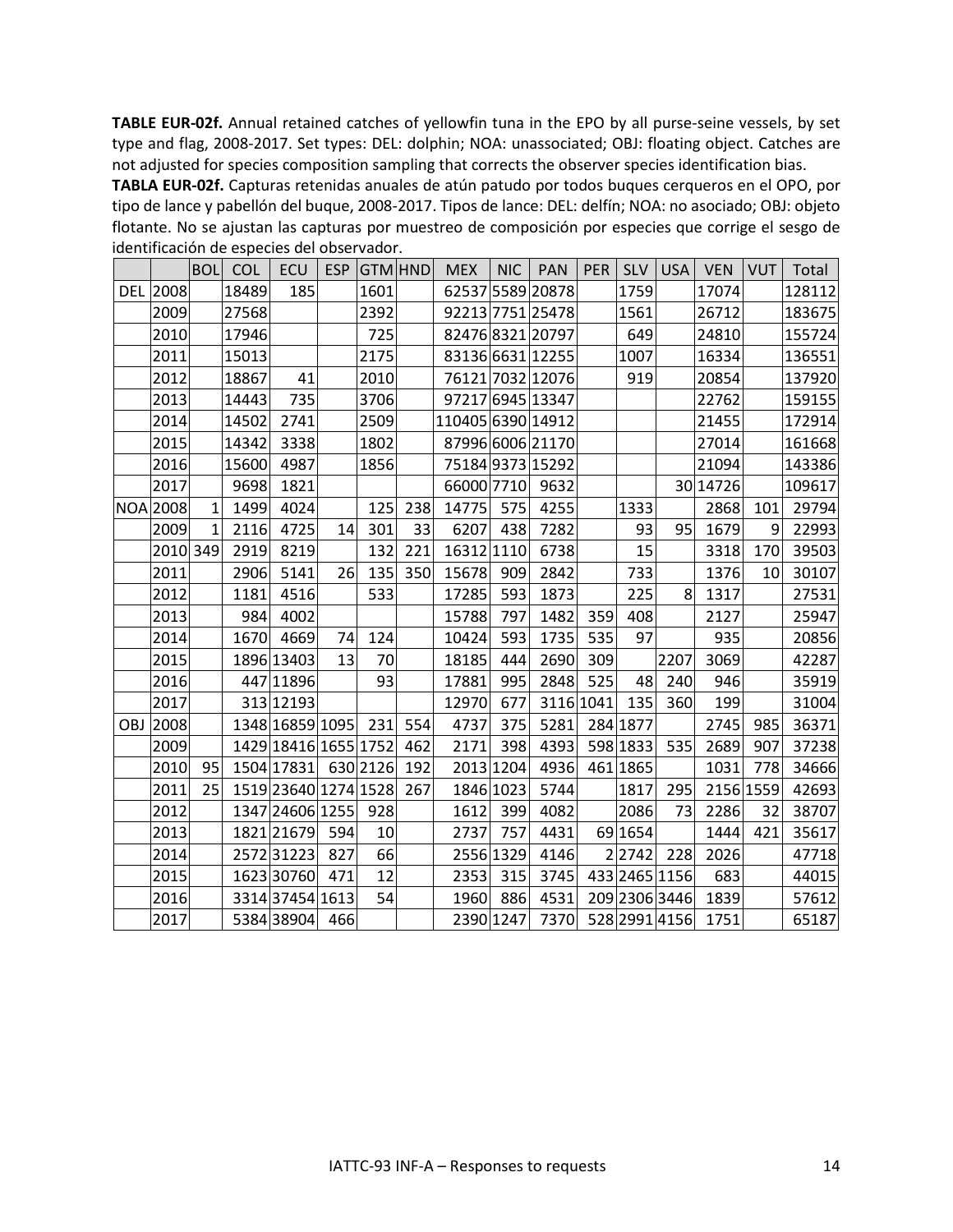**TABLE EUR-02g.** Annual retained catches of skipjack tuna in the EPO by Class-2-5 purse-seine vessels, by set type and flag, 2008-2017. Set types: DEL: dolphin; NOA: unassociated; OBJ: floating object. Catches are not adjusted for species composition sampling that corrects the observer species identification bias. **TABLA EUR-02g.** Capturas retenidas anuales de atún barrilete por buques cerqueros de clases 2-5 en el OPO, por tipo de lance y pabellón del buque, 2008-2017. Tipos de lance: DEL: delfín; NOA: no asociado; OBJ: objeto flotante. No se ajustan las capturas por muestreo de composición por especies que corrige el sesgo de identificación de especies del observador.

|            |          |                | <b>BOL</b> COL |                     |  |      |      |      |  |  | ECU ESPGTM HND MEX NIC PAN PER SLVUSAVEN VUT Total |
|------------|----------|----------------|----------------|---------------------|--|------|------|------|--|--|----------------------------------------------------|
|            | DEL 2008 |                |                |                     |  |      |      |      |  |  |                                                    |
|            | 2009     |                |                |                     |  |      |      |      |  |  |                                                    |
|            | 2010     |                |                |                     |  |      |      |      |  |  |                                                    |
|            | 2011     |                |                |                     |  |      |      |      |  |  |                                                    |
|            | 2012     |                |                |                     |  |      |      |      |  |  |                                                    |
|            | 2013     |                |                |                     |  |      |      |      |  |  |                                                    |
|            | 2014     |                |                |                     |  |      |      |      |  |  |                                                    |
|            | 2015     |                |                |                     |  |      |      |      |  |  |                                                    |
|            | 2016     |                |                |                     |  |      |      |      |  |  |                                                    |
|            | 2017     |                |                |                     |  |      |      |      |  |  |                                                    |
|            | NOA 2008 |                |                | 733 33753           |  | 1730 | 519  |      |  |  | 36735                                              |
|            | 2009 221 |                |                | 998 25517           |  | 744  | 635  |      |  |  | 28116                                              |
|            | 2010 319 |                |                | 485 9970            |  | 718  | 123  |      |  |  | 11615                                              |
|            | 2011     |                |                | 608 22302           |  | 927  | 547  |      |  |  | 24383                                              |
|            | 2012     |                |                | 640 19476           |  | 1208 |      |      |  |  | 21324                                              |
|            | 2013     |                |                | 1319 23709          |  | 1237 |      | 339  |  |  | 26604                                              |
|            | 2014     |                |                | 801 15217           |  | 487  |      |      |  |  | 16505                                              |
|            | 2015     |                |                | 1108 20275          |  | 41   |      | 1523 |  |  | 22946                                              |
|            | 2016     |                |                | 137 13293           |  | 25   |      |      |  |  | 13454                                              |
|            | 2017     |                |                | 153 14779           |  | 981  |      |      |  |  | 15912                                              |
| <b>OBJ</b> | 2008     |                |                | 3080 15906          |  | 595  | 1261 | 99   |  |  | 20941                                              |
|            | 2009     | 51             |                | 634 17413           |  | 53   | 937  | 256  |  |  | 19297                                              |
|            | 2010     | $\overline{4}$ |                | 488 15777           |  | 128  | 448  | 534  |  |  | 17379                                              |
|            |          |                |                | 2011 275 1821 28079 |  | 22   | 590  |      |  |  | 30787                                              |
|            | 2012     |                |                | 839 24343           |  | 70   |      |      |  |  | 25252                                              |
|            | 2013     |                |                | 1538 29684          |  | 378  |      | 656  |  |  | 32256                                              |
|            | 2014     |                |                | 2639 30461          |  | 374  |      | 75   |  |  | 33549                                              |
|            | 2015     |                |                | 1719 19789          |  |      |      | 369  |  |  | 21877                                              |
|            | 2016     |                |                | 2464 22114          |  |      |      |      |  |  | 24578                                              |
|            | 2017     |                |                | 1716 27340          |  |      |      |      |  |  | 29056                                              |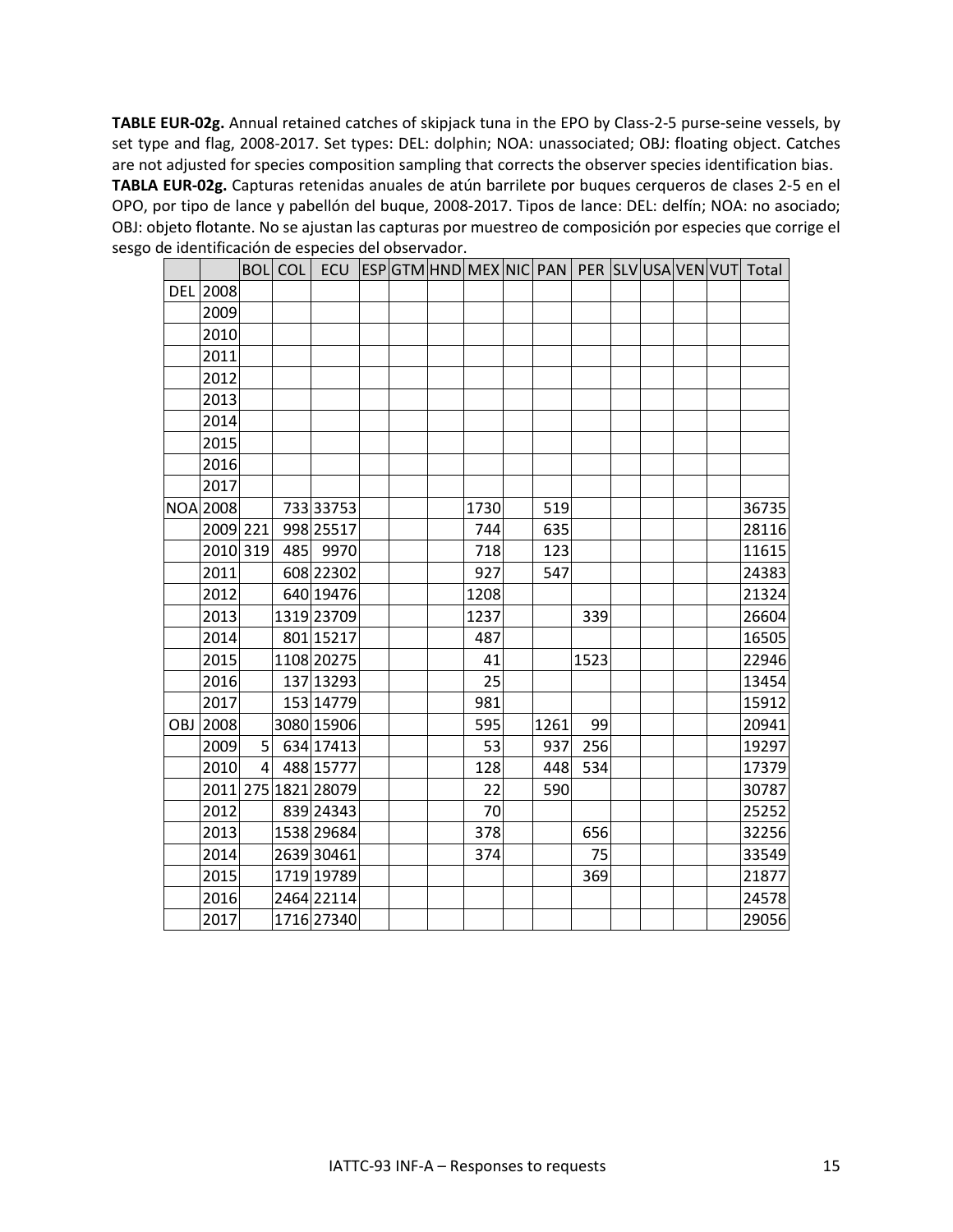**TABLE EUR-02h.** Annual retained catches of skipjack tuna in the EPO by Class-6 purse-seine vessels, by set type and flag, 2008-2017. Set types: DEL: dolphin; NOA: unassociated; OBJ: floating object. Catches are not adjusted for species composition sampling that corrects the observer species identification bias.

**TABLA EUR-02h.** Capturas retenidas anuales de atún barrilete por buques cerqueros de clase 6 en el OPO, por tipo de lance y pabellón del buque, 2008-2017. Tipos de lance: DEL: delfín; NOA: no asociado; OBJ: objeto flotante. No se ajustan las capturas por muestreo de composición por especies que corrige el sesgo de identificación de especies del observador.

|            |                 | <b>BOL</b> | <b>COL</b> | ECU               | <b>ESP</b>       |               | GTM HND  | <b>MEX</b> | <b>NIC</b> | PAN                             | PER       | <b>SLV</b>      | <b>USA</b> | <b>VEN</b>     | <b>VUT</b> | Total                  |
|------------|-----------------|------------|------------|-------------------|------------------|---------------|----------|------------|------------|---------------------------------|-----------|-----------------|------------|----------------|------------|------------------------|
|            | <b>DEL 2008</b> |            | 316        | 2                 |                  | 3             |          | 5273       | 155        | 672                             |           | 765             |            | 1313           |            | 8499                   |
|            | 2009            |            | 794        |                   |                  | 71            |          | 1320       | 70         | 454                             |           | 13              |            | 119            |            | 2841                   |
|            | 2010            |            | 114        |                   |                  |               |          | 1157       | 126        | 36                              |           | 17              |            | 203            |            | 1653                   |
|            | 2011            |            | 49         |                   |                  |               |          | 3944       | 124        | 149                             |           | 68              |            | 139            |            | 4473                   |
|            | 2012            |            | 39         |                   |                  |               |          | 1822       | 74         | 47                              |           | 14              |            | 198            |            | 2194                   |
|            | 2013            |            | 288        | 26                |                  |               |          | 3752       | 5          | 89                              |           |                 |            | 62             |            | 4222                   |
|            | 2014            |            | 228        | 104               |                  | 5             |          | 3646       | 169        | 239                             |           |                 |            | 56             |            | 4447                   |
|            | 2015            |            | 59         | 24                |                  |               |          | 5097       | 15         | 282                             |           |                 |            | 40             |            | 5517                   |
|            | 2016            |            | 50         | 21                |                  |               |          | 3020       | 11         | 64                              |           |                 |            | $\overline{7}$ |            | 3173                   |
|            | 2017            |            | 38         | 22                |                  |               |          | 1389       | 36         | 70                              |           |                 |            | 71             |            | 1626                   |
|            | <b>NOA 2008</b> |            | 8888       | 35514             |                  | 187 2486 2117 |          |            |            | 4839 3533 18395                 |           | 3477            |            | 13387 2658     |            | 95481                  |
|            | 2009            |            | 4981       | 18455             | $\mathbf{1}$     |               | 561 1588 |            | 803 1492   | 8605                            |           | 1970            | 635        | 6841           | 953        | 46885                  |
|            | 2010            |            | 2727       | 12165             |                  | 123           | 29       | 1519       | 167        | 3911                            |           | 1389            |            | 3316           | 783        | 26129                  |
|            | 2011            |            | 9401       | 34005             |                  | 11781         | 661      | 3046       |            | 997 11490                       |           | 2285            |            | 13379          | 985        | 78031                  |
|            | 2012            |            | 2282       | 25391             | 6468             | 95            |          | 11164 1178 |            | 9556                            |           | 2736            | 484        | 9812           |            | 69166                  |
|            | 2013            |            | 4622       | 25860             |                  | 115           |          | 5898       | 524        | 9931                            |           | 63              |            | 5368           |            | 52381                  |
|            | 2014            |            | 1588       | 30439             | 1328             | 325           |          | 1233       | 842        | 3665                            | 90        | 390             |            | 1716           |            | 41616                  |
|            | 2015            |            | 4902       | 55915             | 1231             | 66            |          | 12522      | 181        |                                 | 7436 3264 |                 | 6661       | 2624           |            | 94802                  |
|            | 2016            |            | 1686       | 38680             | 2                | 21            |          | 4102       | 185        |                                 | 8763 3159 |                 | 1941 14636 | 2019           |            | 75194                  |
|            | 2017            |            | 1700       | 48952             |                  |               |          |            |            | 13104 1070 12232 1996           |           | 747             | 2307       | 696            |            | 82804                  |
| <b>OBJ</b> | 2008            |            | 9419       | 57909             |                  |               |          |            |            | 5522 1702 1425 12366 2495 22225 | 358       | 6309            |            |                |            | 12745 5599 138074      |
|            | 2009            |            | 6519       | 71117             | 10962 3130 1688  |               |          |            |            | 5224 2848 17953                 | 97        | 9355            |            |                |            | 976 12677 4457 147003  |
|            | 2010            |            | 8509       | 60866             | 2953 4177 1405   |               |          |            |            | 2665 3955 16593                 |           | 10261           |            |                |            | 5126 4965 121475       |
|            | 2011            |            | 11467      | 70601             | 5985 6641        |               | 252      |            |            | 2855 2822 17763                 |           | 6509            |            |                |            | 1230 12367 5263 143755 |
|            | 2012            |            | 11462      |                   | 93091 10081 2171 |               |          |            |            | 3058 2633 16481                 |           | 7697            | 507        |                |            | 9945 1184 158310       |
|            | 2013            |            | 13735      | 95940             | 2823             | 19            |          |            |            | 4039 3576 20180                 |           | 8133            |            |                |            | 11281 1286 161012      |
|            | 2014            |            |            | 16632 102627      | 4573             | 236           |          |            |            | 1497 5173 17738                 |           | 8483            |            | 476 10882      |            | 168317                 |
|            | 2015            |            |            | 8394 115685 10278 |                  | 100           |          |            |            | 4706 1360 22710                 | 134       | 8579            | 8959       | 2042           |            | 182947                 |
|            | 2016            |            |            | 16638 121220      | 9136             | 256           |          |            |            | 6097 1880 24178                 |           | 264 11470 26683 |            | 6962           |            | 224784                 |
|            | 2017            |            |            | 15910 101350 3144 |                  |               |          |            |            | 5089 5918 26370                 |           | 644 7385 23309  |            | 6390           |            | 195509                 |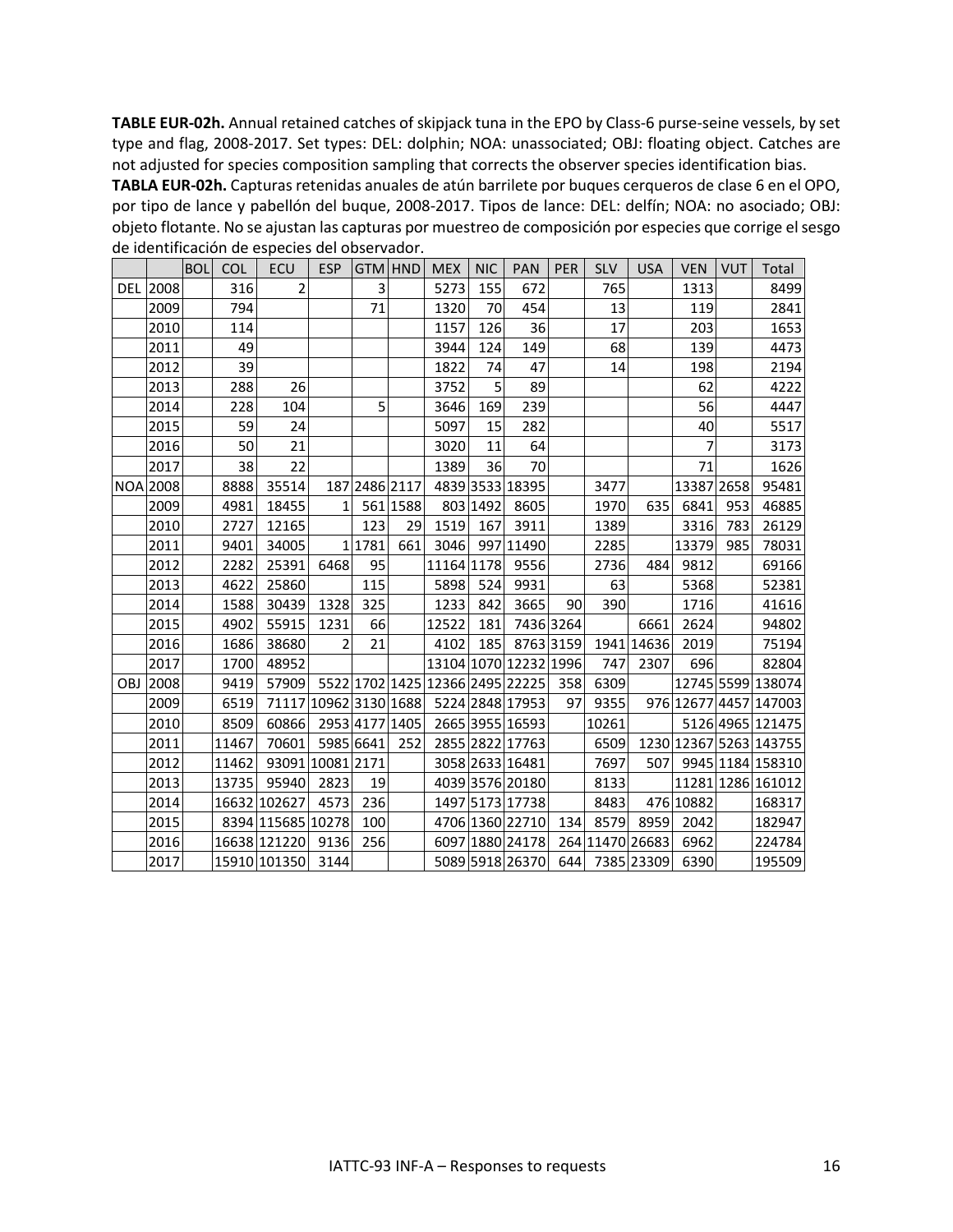**TABLE EUR-02i.** Annual retained catches of skipjack tuna in the EPO by all purse-seine vessels, by set type and flag, 2008-2017. Set types: DEL: dolphin; NOA: unassociated; OBJ: floating object. Catches are not adjusted for species composition sampling that corrects the observer species identification bias.

**TABLA EUR-02i.** Capturas retenidas anuales de atún barrilete por todos buques cerqueros en el OPO, por tipo de lance y pabellón del buque, 2008-2017. Tipos de lance: DEL: delfín; NOA: no asociado; OBJ: objeto flotante. No se ajustan las capturas por muestreo de composición por especies que corrige el sesgo de identificación de especies del observador.

|     |                 | <b>BOL</b>     | <b>COL</b>     | <b>ECU</b>              | <b>ESP</b>            | GTM HND       |          | <b>MEX</b> | <b>NIC</b> | <b>PAN</b>                      | <b>PER</b> | <b>SLV</b>      | <b>USA</b> | <b>VEN</b>     | <b>VUT</b> | Total                  |
|-----|-----------------|----------------|----------------|-------------------------|-----------------------|---------------|----------|------------|------------|---------------------------------|------------|-----------------|------------|----------------|------------|------------------------|
|     | DEL 2008        |                | 316            | 2                       |                       | 3             |          | 5273       | 155        | 672                             |            | 765             |            | 1313           |            | 8499                   |
|     | 2009            |                | 794            |                         |                       | 71            |          | 1320       | 70         | 454                             |            | 13              |            | 119            |            | 2841                   |
|     | 2010            |                | 114            |                         |                       |               |          | 1157       | 126        | 36                              |            | 17              |            | 203            |            | 1653                   |
|     | 2011            |                | 49             |                         |                       |               |          | 3944       | 124        | 149                             |            | 68              |            | 139            |            | 4473                   |
|     | 2012            |                | 39             |                         |                       |               |          | 1822       | 74         | 47                              |            | 14              |            | 198            |            | 2194                   |
|     | 2013            |                | 288            | 26                      |                       |               |          | 3752       | 5          | 89                              |            |                 |            | 62             |            | 4222                   |
|     | 2014            |                | 228            | 104                     |                       | 5             |          | 3646       | 169        | 239                             |            |                 |            | 56             |            | 4447                   |
|     | 2015            |                | 59             | 24                      |                       |               |          | 5097       | 15         | 282                             |            |                 |            | 40             |            | 5517                   |
|     | 2016            |                | 50             | 21                      |                       |               |          | 3020       | 11         | 64                              |            |                 |            | $\overline{7}$ |            | 3173                   |
|     | 2017            |                | 38             | 22                      |                       |               |          | 1389       | 36         | 70                              |            |                 |            | 71             |            | 1626                   |
|     | <b>NOA 2008</b> |                | 9621           | 69267                   |                       | 187 2486 2117 |          |            |            | 6569 3533 18914                 |            | 3477            |            |                |            | 13387 2658 132216      |
|     | 2009 221        |                | 5979           | 43972                   | 1                     |               | 561 1588 |            | 1547 1492  | 9240                            |            | 1970            | 635        | 6841           | 953        | 75001                  |
|     | 2010 319        |                | 3212           | 22135                   |                       | 123           | 29       | 2237       | 167        | 4034                            |            | 1389            |            | 3316           | 783        | 37744                  |
|     | 2011            |                | 10009          | 56307                   |                       | 1 1781        | 661      | 3973       |            | 997 12037                       |            | 2285            |            | 13379          |            | 985 102414             |
|     | 2012            |                | 2922           | 44867                   | 6468                  | 95            |          | 12372 1178 |            | 9556                            |            | 2736            | 484        | 9812           |            | 90490                  |
|     | 2013            |                | 5941           | 49569                   |                       | 115           |          | 7135       | 524        | 9931                            | 339        | 63              |            | 5368           |            | 78985                  |
|     | 2014            |                | 2389           | 45656                   | 1328                  | 325           |          | 1720       | 842        | 3665                            | 90         | 390             |            | 1716           |            | 58121                  |
|     | 2015            |                | 6010           | 76190                   | 1231                  | 66            |          | 12563      | 181        |                                 | 7436 4787  |                 | 6661       | 2624           |            | 117748                 |
|     | 2016            |                | 1823           | 51973                   | 2                     | 21            |          | 4127       |            | 185 8763 3159                   |            |                 | 1941 14636 | 2019           |            | 88648                  |
|     | 2017            |                | 1853           | 63730                   |                       |               |          |            |            | 14085 1070 12232 1996           |            | 747             | 2307       | 696            |            | 98716                  |
| OBJ | 2008            |                | 12499          | 73815                   |                       |               |          |            |            | 5522 1702 1425 12961 2495 23486 | 457        | 6309            |            |                |            | 12745 5599 159015      |
|     | 2009            | 5 <sup>1</sup> | 7153           |                         | 88530 10962 3130 1688 |               |          |            |            | 5277 2848 18890                 | 353        | 9355            |            |                |            | 976 12677 4457 166300  |
|     | 2010            | $\overline{4}$ | 8997           | 76643                   | 2953 4177 1405        |               |          |            |            | 2793 3955 17041                 |            | 534 10261       |            |                |            | 5126 4965 138854       |
|     |                 |                | 2011 275 13288 | 98680                   | 5985 6641             |               | 252      |            |            | 2877 2822 18353                 |            | 6509            |            |                |            | 1230 12367 5263 174542 |
|     | 2012            |                |                | 12301 117434 10081 2171 |                       |               |          |            |            | 3128 2633 16481                 |            | 7697            | 507        |                |            | 9945 1184 183562       |
|     | 2013            |                |                | 15273 125624            | 2823                  | 19            |          |            |            | 4417 3576 20180                 | 656        | 8133            |            |                |            | 11281 1286 193268      |
|     | 2014            |                |                | 19271 133088            | 4573                  | 236           |          |            |            | 1871 5173 17738                 | 75         | 8483            |            | 476 10882      |            | 201866                 |
|     | 2015            |                |                | 10113 135474 10278      |                       | 100           |          |            |            | 4706 1360 22710                 | 503        | 8579            | 8959       | 2042           |            | 204824                 |
|     | 2016            |                |                | 19102 143334            | 9136                  | 256           |          |            |            | 6097 1880 24178                 |            | 264 11470 26683 |            | 6962           |            | 249362                 |
|     | 2017            |                |                | 17626 128689 3144       |                       |               |          |            |            | 5089 5918 26370                 |            | 644 7385 23309  |            | 6390           |            | 224564                 |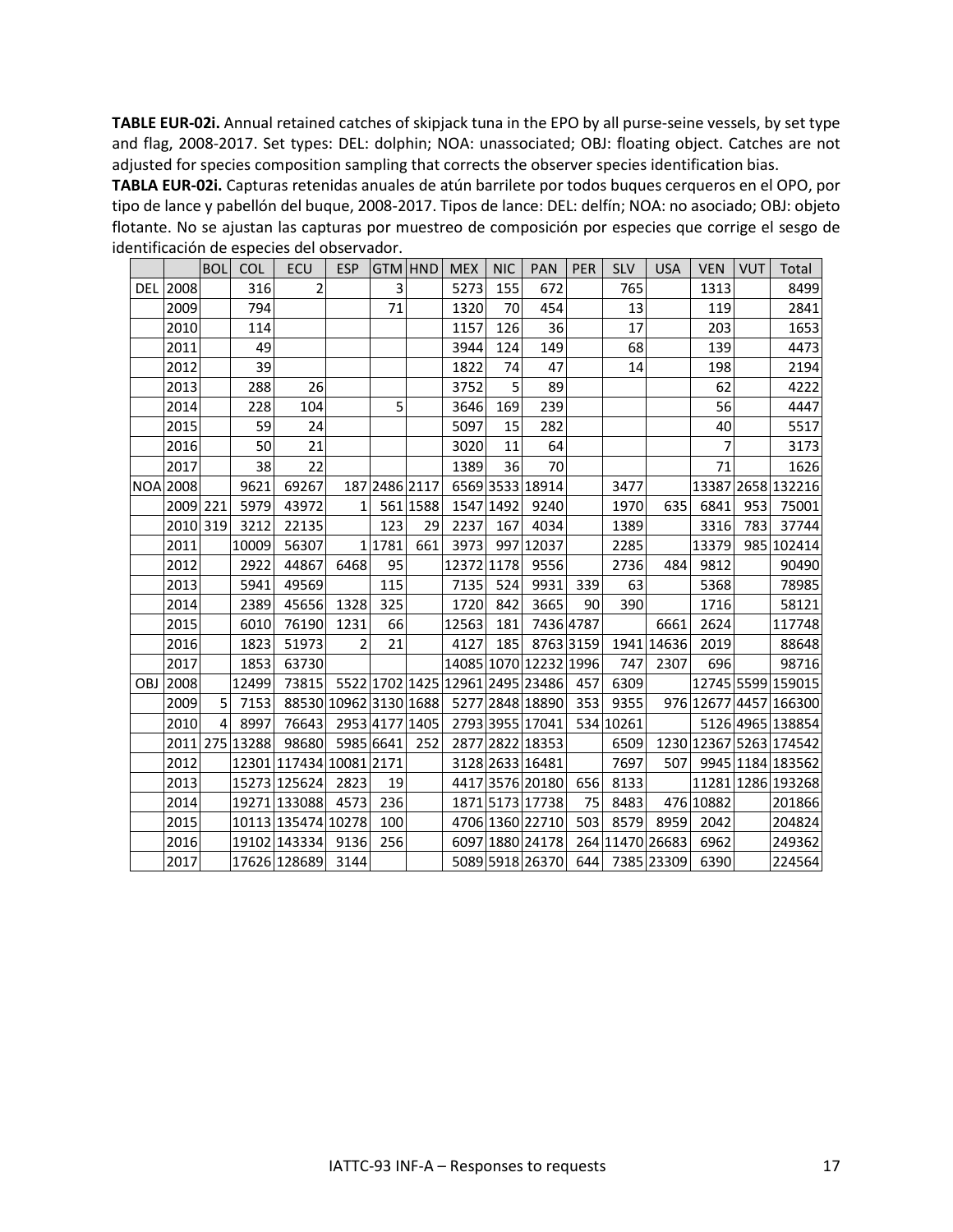

**FIGURE COL-01.** Cumulative number of sets, by month, 2008-2018: dolphin (DEL) sets, Class-6 vessels (top); unassociated (NOA) sets, Class-6 vessels (center); unassociated (NOA) sets, Class-1-5 vessels (bottom).

**FIGURA COL-01.** Número acumulativo de lances, por mes, 2008-2018: lances sobre delfines (DEL), buques de clase 6 (arriba); lances no asociados (NOA), buques de clase 6 (centro); lances no asociados (NOA), buques de clases 1-5 (abajo).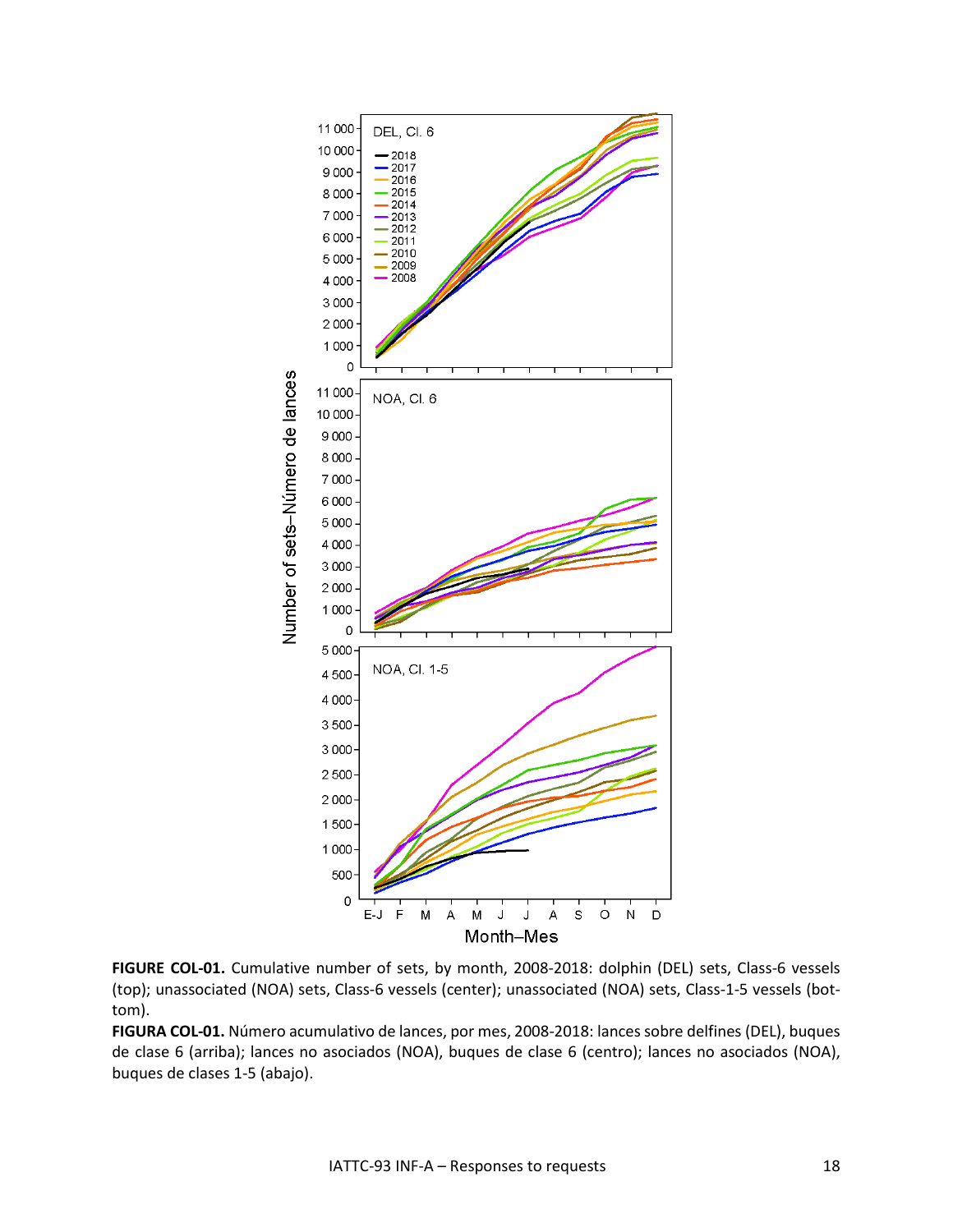

**FIGURE COL-01 (cont.).** Cumulative number of floating-object (OBJ) sets, by month, 2008-2018: Class-6 vessels (top); Class-1-5 vessels (bottom).

**FIGURA COL-01 (continuación).** Número acumulativo de lances sobre objetos flotantes (OBJ), por mes, 2008-2018: buques de clase 6 (arriba); buques de clases 1-5 (abajo).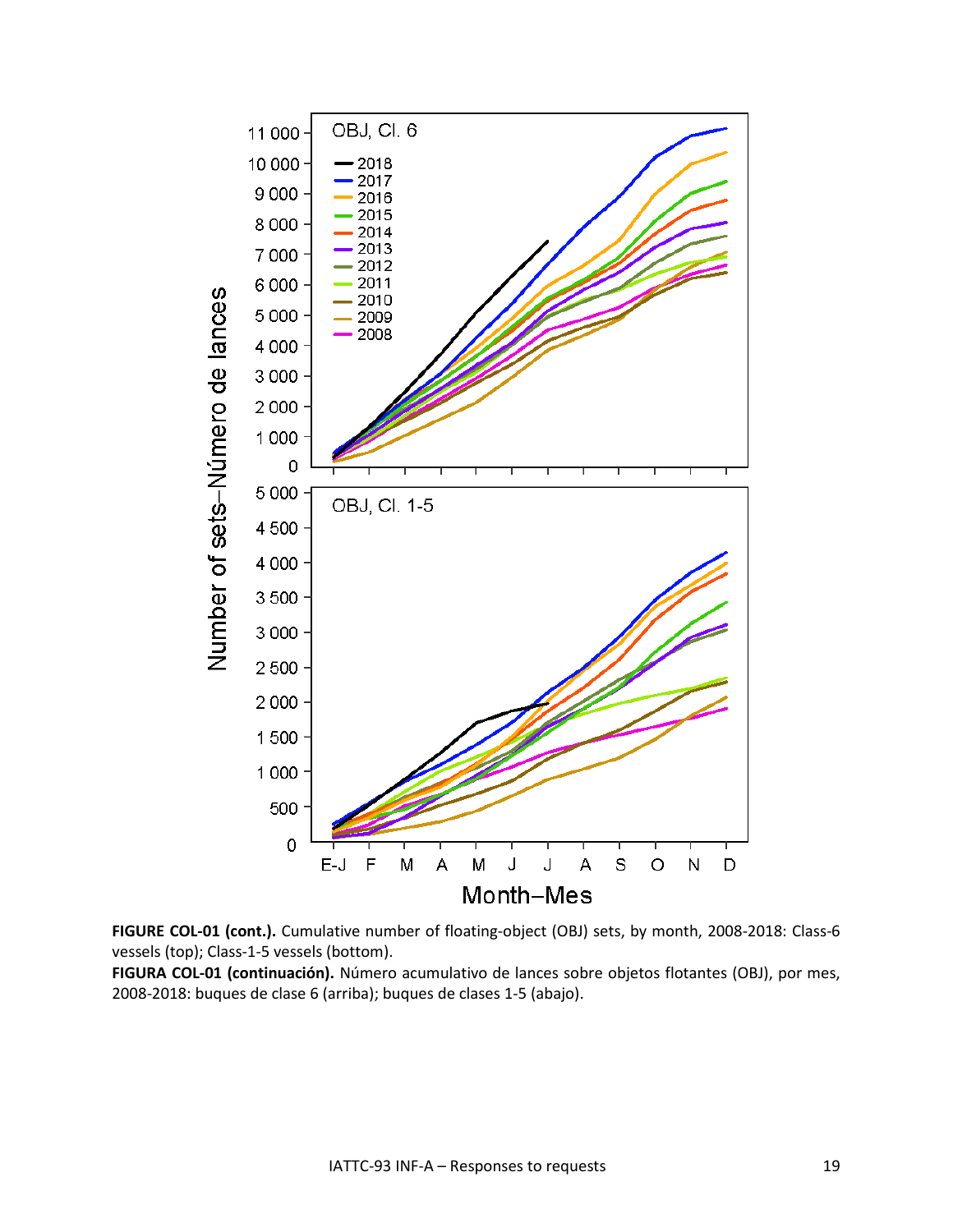

**FIGURE COL-01 (cont.).** Cumulative catch of bigeye tuna in the floating-object (OBJ; top) and unassociated (NOA; bottom) purse-seine fisheries, by month, 2008-2018.

**FIGURA COL-01 (continuación).** Captura acumulativa de atún patudo en las pesquerías cerqueras sobre objetos flotantes (OBJ; arriba) y no asociados (NOA; abajo), por mes, 2008-2018.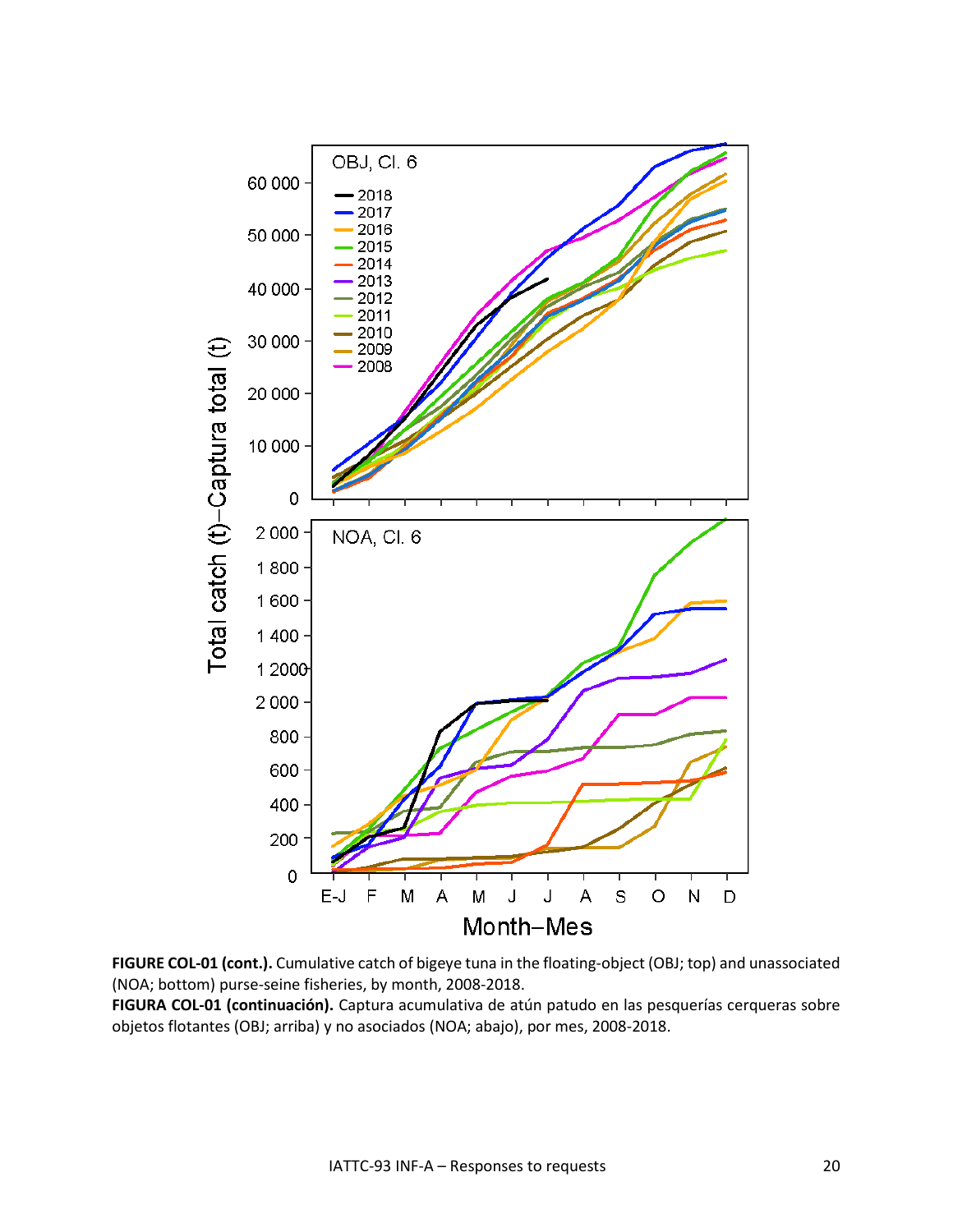

FIGURE EUR-01. Number of sets by purse-seine vessels in the EPO, by set type and vessel capacity class, 2008-2017. Set types: DEL: dolphin; NOA: unassociated; OBJ: floating object.

**FIGURA EUR-01.** Número de lances por buques cerqueros en el OPO, por tipo de lance y clase de capacidad del buque, 2008-2017. Tipos de lance: DEL: delfín; NOA: no asociado; OBJ: objeto flotante.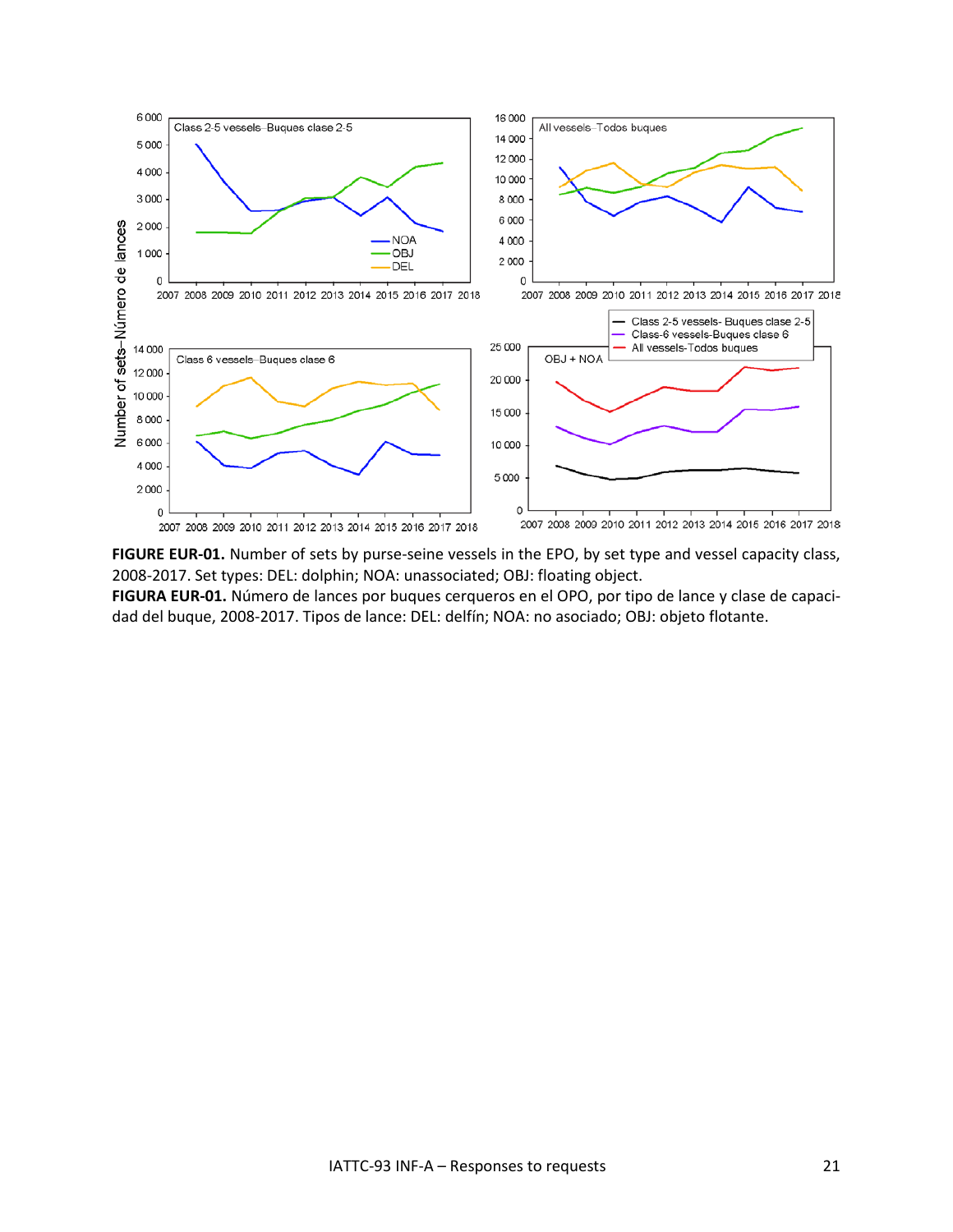

**FIGURE MEX-01:** Raised length compositions of Pacific bluefin tuna caught in the Mexican purse-seine fishery, 2013-2017.

**FIGURA MEX-01:** Composiciones por talla extendidas del atún aleta azul del Pacífico capturado por la flota cerquera mexicana, 2013-2017.